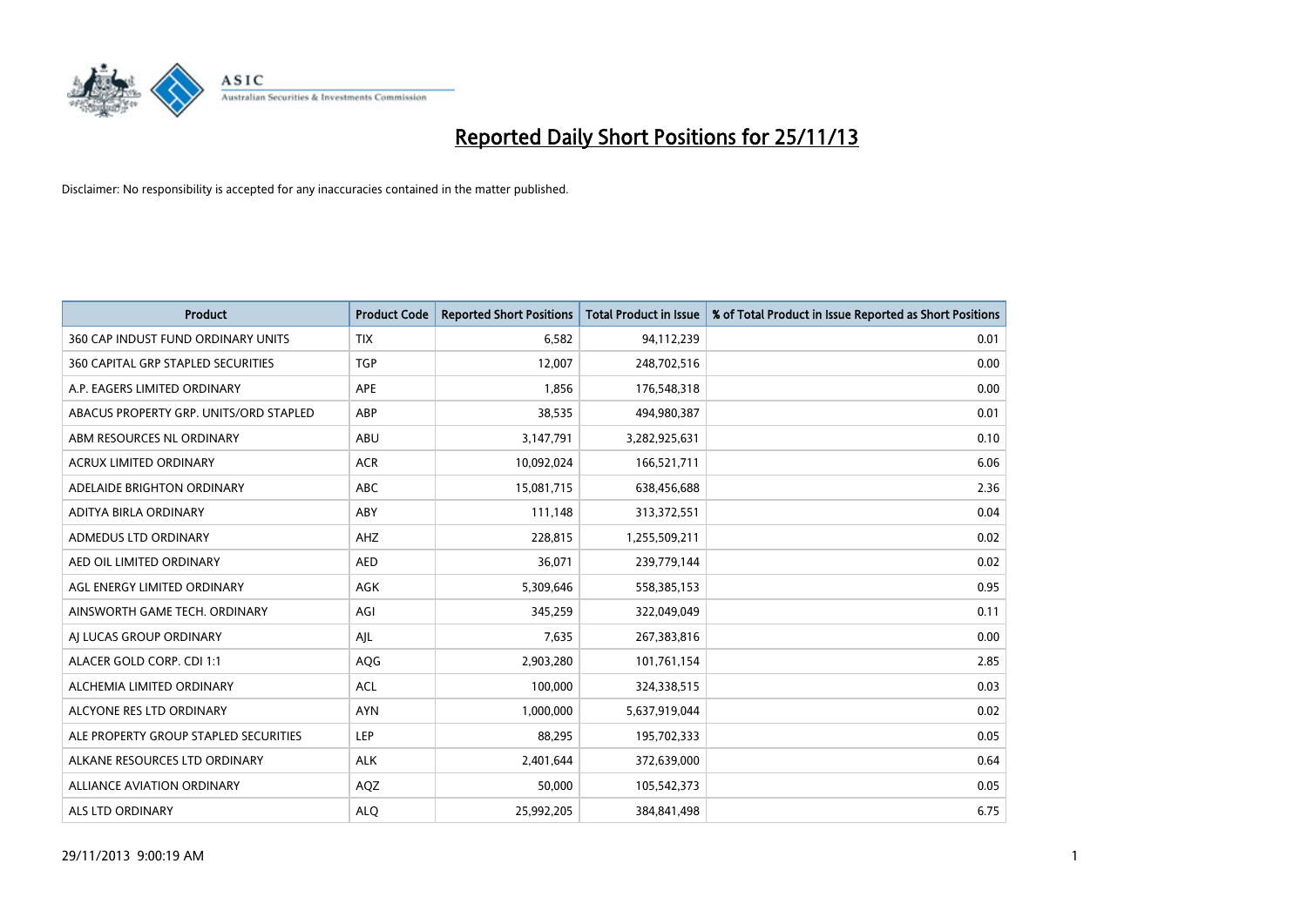

| <b>Product</b>                          | <b>Product Code</b> | <b>Reported Short Positions</b> | <b>Total Product in Issue</b> | % of Total Product in Issue Reported as Short Positions |
|-----------------------------------------|---------------------|---------------------------------|-------------------------------|---------------------------------------------------------|
| ALTIUM LIMITED ORDINARY                 | <b>ALU</b>          | 22,604                          | 112,857,012                   | 0.02                                                    |
| ALTONA MINING LTD ORDINARY              | <b>AOH</b>          | 481,532                         | 532,234,704                   | 0.09                                                    |
| ALUMINA LIMITED ORDINARY                | <b>AWC</b>          | 170,978,158                     | 2,806,225,615                 | 6.09                                                    |
| AMALGAMATED HOLDINGS ORDINARY           | AHD                 | 20,255                          | 157,809,687                   | 0.01                                                    |
| AMCOM TELECOMM, ORDINARY                | AMM                 | 1,079,728                       | 244,557,101                   | 0.44                                                    |
| AMCOR LIMITED ORDINARY                  | AMC                 | 3,859,379                       | 1,206,684,923                 | 0.32                                                    |
| AMP LIMITED ORDINARY                    | AMP                 | 29,979,938                      | 2,957,737,964                 | 1.01                                                    |
| AMPELLA MINING ORDINARY                 | AMX                 | 340,644                         | 248,000,493                   | 0.14                                                    |
| ANSELL LIMITED ORDINARY                 | <b>ANN</b>          | 7,008,368                       | 130,648,660                   | 5.36                                                    |
| ANTARES ENERGY LTD ORDINARY             | AZZ                 | 185,362                         | 255,000,000                   | 0.07                                                    |
| ANZ BANKING GRP LTD ORDINARY            | ANZ                 | 8,566,050                       | 2,743,664,614                 | 0.31                                                    |
| APA GROUP STAPLED SECURITIES            | APA                 | 14,643,004                      | 835,750,807                   | 1.75                                                    |
| APN NEWS & MEDIA ORDINARY               | <b>APN</b>          | 15,622,960                      | 661,526,586                   | 2.36                                                    |
| AQUARIUS PLATINUM. ORDINARY             | AQP                 | 6,865,070                       | 486,851,336                   | 1.41                                                    |
| AQUILA RESOURCES ORDINARY               | <b>AQA</b>          | 13,679,565                      | 411,804,442                   | 3.32                                                    |
| ARAFURA RESOURCE LTD ORDINARY           | ARU                 | 46,367                          | 441,270,644                   | 0.01                                                    |
| ARB CORPORATION ORDINARY                | ARP                 | 1,561,067                       | 72,481,302                    | 2.15                                                    |
| ARDENT LEISURE GROUP STAPLED SECURITIES | AAD                 | 2,282,814                       | 405,055,708                   | 0.56                                                    |
| ARENA REIT ORDINARY UNITS               | <b>ARF</b>          | 16,333                          | 206,342,963                   | 0.01                                                    |
| ARISTOCRAT LEISURE ORDINARY             | ALL                 | 9,343,495                       | 551,418,047                   | 1.69                                                    |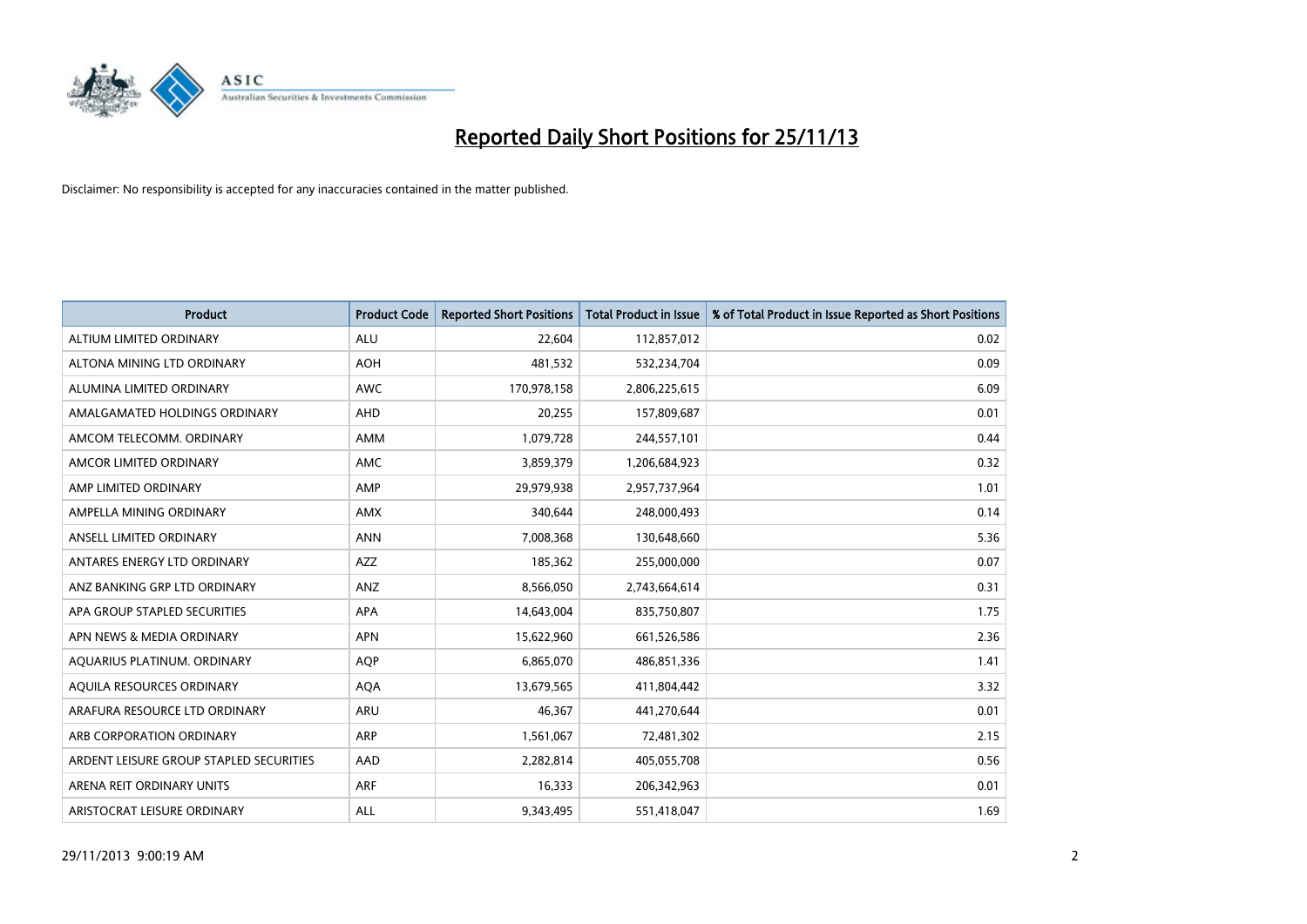

| <b>Product</b>                            | <b>Product Code</b> | <b>Reported Short Positions</b> | <b>Total Product in Issue</b> | % of Total Product in Issue Reported as Short Positions |
|-------------------------------------------|---------------------|---------------------------------|-------------------------------|---------------------------------------------------------|
| ARRIUM LTD ORDINARY                       | ARI                 | 26,418,573                      | 1,361,469,008                 | 1.94                                                    |
| ASCIANO LIMITED ORDINARY                  | <b>AIO</b>          | 8,572,269                       | 975,385,664                   | 0.88                                                    |
| ASG GROUP LIMITED ORDINARY                | <b>ASZ</b>          | 1,360,704                       | 206,720,839                   | 0.66                                                    |
| ASPEN GROUP ORD/UNITS STAPLED             | APZ                 | 243,748                         | 119,946,366                   | 0.20                                                    |
| ASTRO JAP PROP GROUP STAPLED US PROHIBIT. | AJA                 | 29,653                          | 67,211,752                    | 0.04                                                    |
| ASX LIMITED ORDINARY                      | ASX                 | 3,329,367                       | 193,595,162                   | 1.72                                                    |
| ATLANTIC LIMITED ORDINARY                 | ATI                 | 50,000                          | 154,757,339                   | 0.03                                                    |
| ATLAS IRON LIMITED ORDINARY               | <b>AGO</b>          | 73,012,572                      | 915,496,158                   | 7.98                                                    |
| AUCKLAND INTERNATION ORDINARY             | <b>AIA</b>          | 161,459                         | 1,322,564,489                 | 0.01                                                    |
| AURIZON HOLDINGS LTD ORDINARY             | AZI                 | 12,598,956                      | 2,137,284,503                 | 0.59                                                    |
| AURORA OIL & GAS ORDINARY                 | <b>AUT</b>          | 7,652,266                       | 448,785,778                   | 1.71                                                    |
| AUSDRILL LIMITED ORDINARY                 | ASL                 | 21,475,308                      | 312,277,224                   | 6.88                                                    |
| AUSENCO LIMITED ORDINARY                  | AAX                 | 1,460,205                       | 123,527,574                   | 1.18                                                    |
| <b>AUSTAL LIMITED ORDINARY</b>            | ASB                 | 594,896                         | 346,007,639                   | 0.17                                                    |
| AUSTBROKERS HOLDINGS ORDINARY             | <b>AUB</b>          | 340                             | 59,584,580                    | 0.00                                                    |
| AUSTIN ENGINEERING ORDINARY               | ANG                 | 458,732                         | 73,164,403                    | 0.63                                                    |
| AUSTRALAND PROPERTY STAPLED SECURITY      | <b>ALZ</b>          | 2,313,586                       | 578,324,670                   | 0.40                                                    |
| AUSTRALIAN AGRICULT. ORDINARY             | AAC                 | 4,490,689                       | 532,294,404                   | 0.84                                                    |
| <b>AUSTRALIAN EDUCATION UNITS</b>         | <b>AEU</b>          | 3,684                           | 194,690,418                   | 0.00                                                    |
| AUSTRALIAN INFR LTD ORDINARY              | <b>AIX</b>          | 3,772,584                       | 620,733,944                   | 0.61                                                    |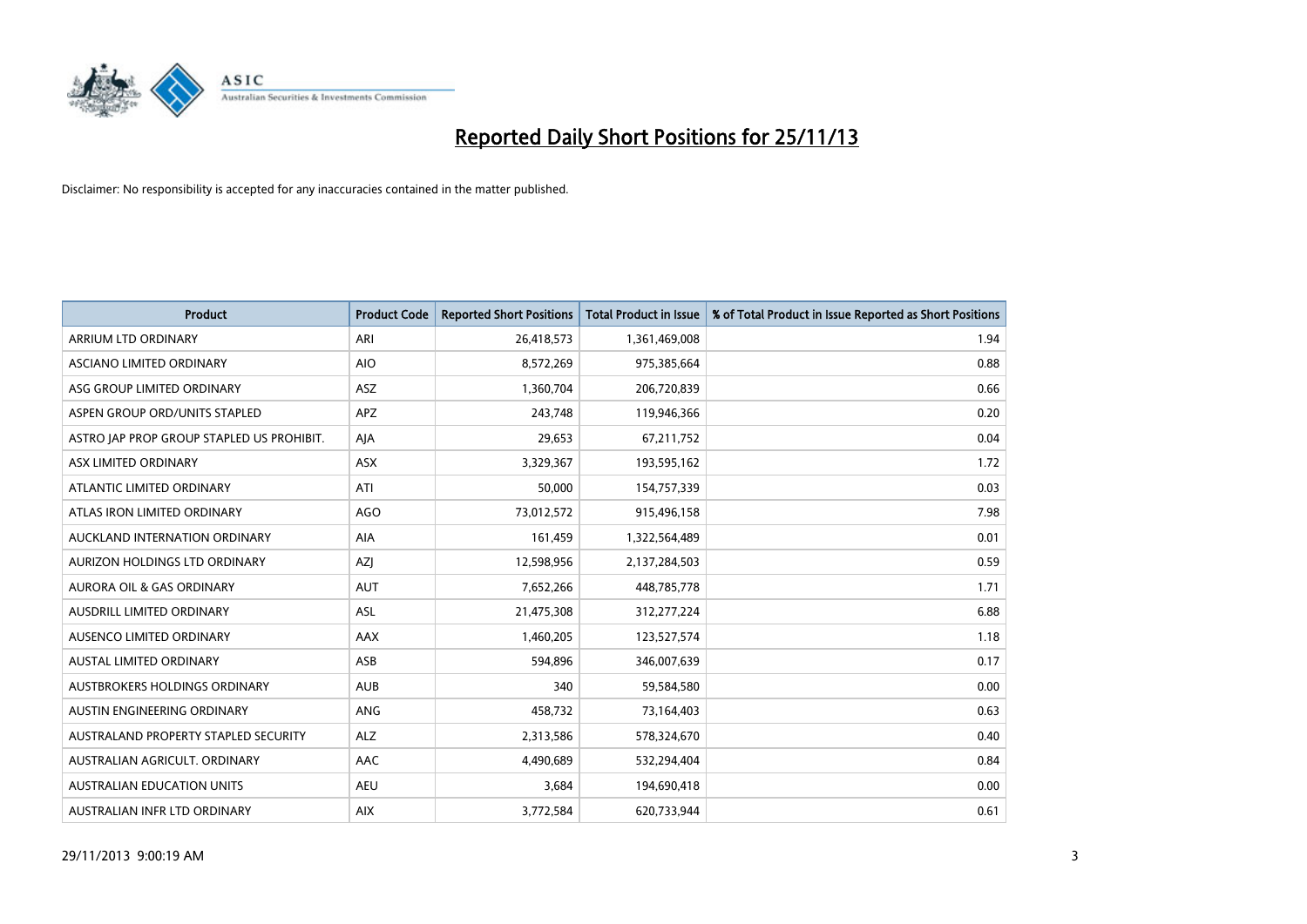

| <b>Product</b>                       | <b>Product Code</b> | <b>Reported Short Positions</b> | <b>Total Product in Issue</b> | % of Total Product in Issue Reported as Short Positions |
|--------------------------------------|---------------------|---------------------------------|-------------------------------|---------------------------------------------------------|
| AUSTRALIAN PHARM. ORDINARY           | API                 | 5,145,880                       | 488,115,883                   | 1.05                                                    |
| AUTOMOTIVE HOLDINGS ORDINARY         | <b>AHE</b>          | 310,408                         | 260,579,682                   | 0.12                                                    |
| AVIENNINGS LIMITED ORDINARY          | AVI                 | 69,999                          | 384,423,851                   | 0.02                                                    |
| AWE LIMITED ORDINARY                 | <b>AWE</b>          | 977,864                         | 522,116,985                   | 0.19                                                    |
| <b>BANDANNA ENERGY ORDINARY</b>      | <b>BND</b>          | 19,127,465                      | 528,481,199                   | 3.62                                                    |
| BANK OF QUEENSLAND. ORDINARY         | <b>BOO</b>          | 3,443,282                       | 319,809,993                   | 1.08                                                    |
| <b>BASE RES LIMITED ORDINARY</b>     | <b>BSE</b>          | 6,661,482                       | 561,840,029                   | 1.19                                                    |
| BATHURST RES NZ LTD ORDINARY         | <b>BRL</b>          | 19,951,353                      | 821,457,725                   | 2.43                                                    |
| BC IRON LIMITED ORDINARY             | <b>BCI</b>          | 2,248                           | 123,828,630                   | 0.00                                                    |
| BEACH ENERGY LIMITED ORDINARY        | <b>BPT</b>          | 19,223,688                      | 1,277,958,962                 | 1.50                                                    |
| BEADELL RESOURCE LTD ORDINARY        | <b>BDR</b>          | 36,237,683                      | 790,727,280                   | 4.58                                                    |
| <b>BEGA CHEESE LTD ORDINARY</b>      | <b>BGA</b>          | 434.003                         | 151,866,050                   | 0.29                                                    |
| BENDIGO AND ADELAIDE ORDINARY        | <b>BEN</b>          | 13,129,394                      | 409,961,672                   | 3.20                                                    |
| BERKELEY RESOURCES ORDINARY          | <b>BKY</b>          | 89,341                          | 179,393,323                   | 0.05                                                    |
| BETASHARES ASX RES ETF UNITS         | <b>ORE</b>          | 809,000                         | 3,020,814                     | 26.78                                                   |
| <b>BHP BILLITON LIMITED ORDINARY</b> | <b>BHP</b>          | 7,549,063                       | 3,211,691,105                 | 0.24                                                    |
| <b>BILLABONG ORDINARY</b>            | <b>BBG</b>          | 18,157,880                      | 478,944,292                   | 3.79                                                    |
| <b>BIONOMICS LIMITED ORDINARY</b>    | <b>BNO</b>          | 203,612                         | 412,155,924                   | 0.05                                                    |
| BIRIMIAN GOLD LTD ORDINARY           | <b>BGS</b>          | 9,003                           | 724,981,654                   | 0.00                                                    |
| <b>BLACKMORES LIMITED ORDINARY</b>   | <b>BKL</b>          | 18,426                          | 17,046,024                    | 0.11                                                    |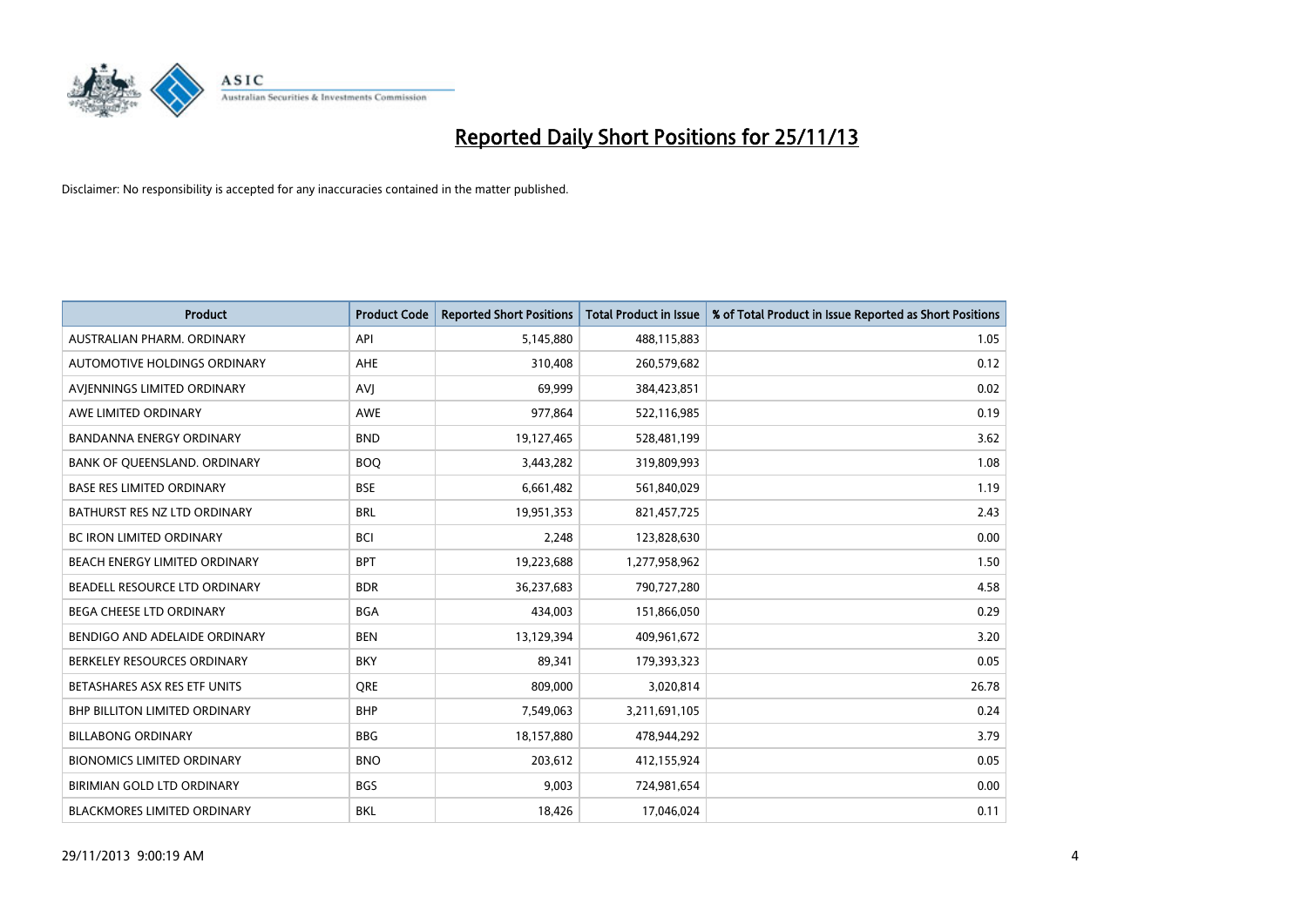

| <b>Product</b>                                | <b>Product Code</b> | <b>Reported Short Positions</b> | <b>Total Product in Issue</b> | % of Total Product in Issue Reported as Short Positions |
|-----------------------------------------------|---------------------|---------------------------------|-------------------------------|---------------------------------------------------------|
| <b>BLACKTHORN RESOURCES ORD US PROHIBITED</b> | <b>BTR</b>          | 884,116                         | 164,285,950                   | 0.54                                                    |
| BLUESCOPE STEEL LTD ORDINARY                  | BSL                 | 7,346,208                       | 558,733,728                   | 1.31                                                    |
| <b>BOART LONGYEAR ORDINARY</b>                | <b>BLY</b>          | 44,873,311                      | 461,163,412                   | 9.73                                                    |
| <b>BOOM LOGISTICS ORDINARY</b>                | <b>BOL</b>          | 99,999                          | 474,868,764                   | 0.02                                                    |
| BORAL LIMITED, ORDINARY                       | <b>BLD</b>          | 47,675,686                      | 778,739,826                   | 6.12                                                    |
| <b>BRADKEN LIMITED ORDINARY</b>               | <b>BKN</b>          | 20,172,320                      | 169,240,662                   | 11.92                                                   |
| <b>BRAMBLES LIMITED ORDINARY</b>              | <b>BXB</b>          | 2,431,468                       | 1,558,844,953                 | 0.16                                                    |
| BREVILLE GROUP LTD ORDINARY                   | <b>BRG</b>          | 2,614,166                       | 130,095,322                   | 2.01                                                    |
| <b>BRICKWORKS LIMITED ORDINARY</b>            | <b>BKW</b>          | 135,100                         | 148,038,996                   | 0.09                                                    |
| BT INVESTMENT MNGMNT ORDINARY                 | <b>BTT</b>          | 1,526                           | 279,182,538                   | 0.00                                                    |
| BUCCANEER ENERGY LTD ORDINARY                 | <b>BCC</b>          | 1,904,833                       | 2,398,671,956                 | 0.08                                                    |
| <b>BURU ENERGY ORDINARY</b>                   | <b>BRU</b>          | 14,035,643                      | 298,365,707                   | 4.70                                                    |
| <b>BWP TRUST ORDINARY UNITS</b>               | <b>BWP</b>          | 2,724,776                       | 627,165,919                   | 0.43                                                    |
| <b>CABCHARGE AUSTRALIA ORDINARY</b>           | CAB                 | 15,925,911                      | 120,430,683                   | 13.22                                                   |
| CALTEX AUSTRALIA ORDINARY                     | <b>CTX</b>          | 1,739,657                       | 270,000,000                   | 0.64                                                    |
| CAPE LAMBERT RES LTD ORDINARY                 | <b>CFE</b>          | 19,764                          | 675,809,769                   | 0.00                                                    |
| CAPITOL HEALTH ORDINARY                       | CAJ                 | 927                             | 430,799,793                   | 0.00                                                    |
| <b>CAPRAL LIMITED ORDINARY</b>                | CAA                 | 7,500                           | 473,258,255                   | 0.00                                                    |
| CARABELLA RES LTD ORDINARY                    | <b>CLR</b>          | 100,000                         | 158,236,547                   | 0.06                                                    |
| <b>CARBON ENERGY ORDINARY</b>                 | <b>CNX</b>          | 6,799                           | 1,150,931,288                 | 0.00                                                    |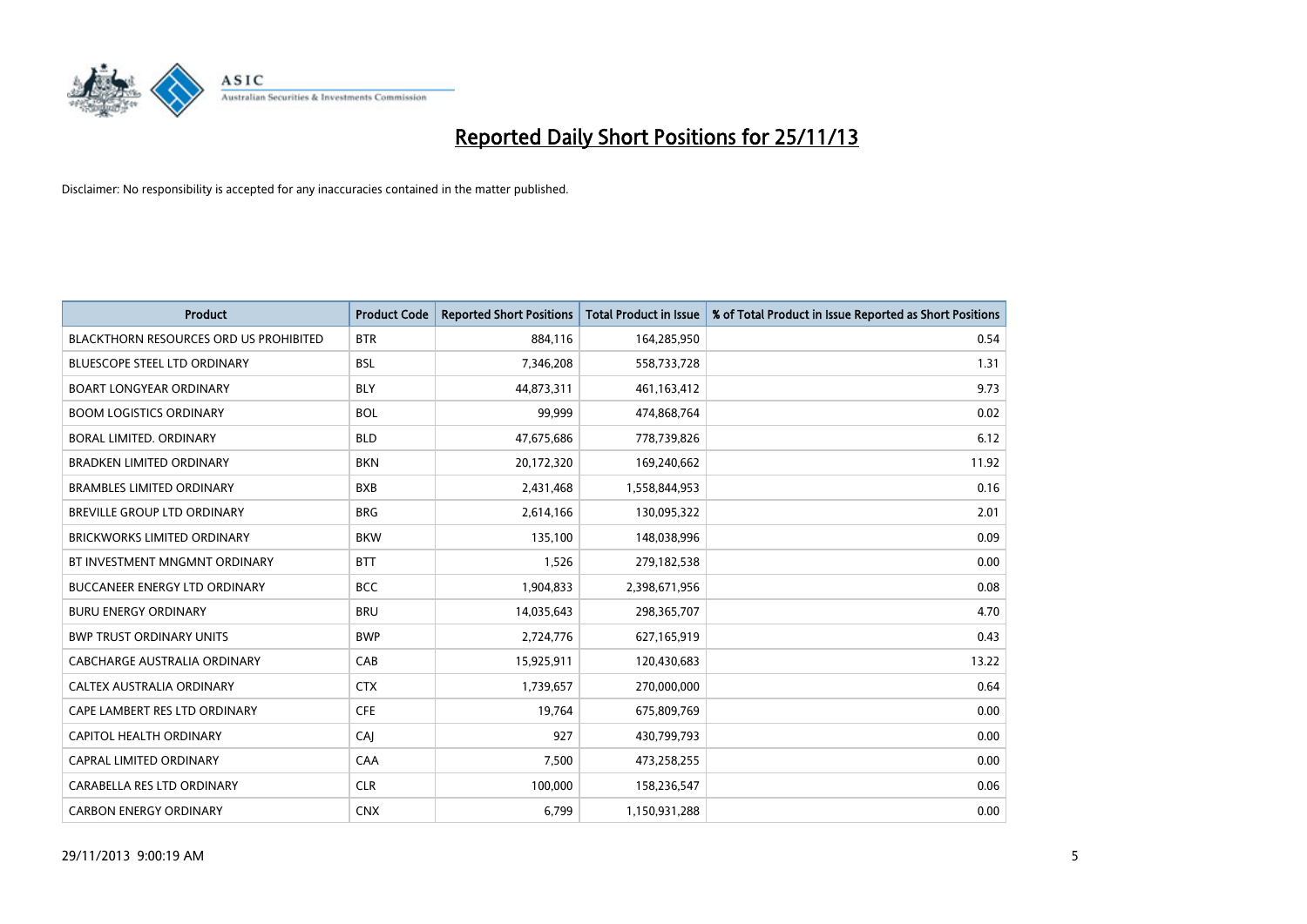

| <b>Product</b>                          | <b>Product Code</b> | <b>Reported Short Positions</b> | <b>Total Product in Issue</b> | % of Total Product in Issue Reported as Short Positions |
|-----------------------------------------|---------------------|---------------------------------|-------------------------------|---------------------------------------------------------|
| <b>CARDNO LIMITED ORDINARY</b>          | CDD                 | 6,938,989                       | 145,507,042                   | 4.77                                                    |
| <b>CARINDALE PROPERTY UNIT</b>          | <b>CDP</b>          | 628                             | 70,000,000                    | 0.00                                                    |
| CARNARVON PETROLEUM ORDINARY            | <b>CVN</b>          | 734                             | 937,796,875                   | 0.00                                                    |
| CARSALES.COM LTD ORDINARY               | <b>CRZ</b>          | 3,579,759                       | 237,763,965                   | 1.51                                                    |
| <b>CASH CONVERTERS ORDINARY</b>         | CCV                 | 6,540,647                       | 426,302,767                   | 1.53                                                    |
| CEDAR WOODS PROP. ORDINARY              | <b>CWP</b>          | 1,484                           | 73,732,683                    | 0.00                                                    |
| CENTRAL PETROLEUM ORDINARY              | <b>CTP</b>          | 539,941                         | 309,218,273                   | 0.17                                                    |
| <b>CERAMIC FUEL CELLS ORDINARY</b>      | <b>CFU</b>          | 991,102                         | 1,601,287,414                 | 0.06                                                    |
| CFS RETAIL TRUST GRP STAPLED SECURITIES | <b>CFX</b>          | 75,289,726                      | 2,858,286,690                 | 2.63                                                    |
| CHALLENGER DIV.PRO. STAPLED UNITS       | <b>CDI</b>          | 32,874                          | 214,101,013                   | 0.02                                                    |
| CHALLENGER LIMITED ORDINARY             | <b>CGF</b>          | 1,274,546                       | 530,862,585                   | 0.24                                                    |
| CHARTER HALL GROUP STAPLED US PROHIBIT. | <b>CHC</b>          | 315,829                         | 309,118,171                   | 0.10                                                    |
| <b>CHARTER HALL RETAIL UNITS</b>        | <b>CQR</b>          | 11,874,913                      | 341,843,880                   | 3.47                                                    |
| <b>CHORUS LIMITED ORDINARY</b>          | <b>CNU</b>          | 666,062                         | 396,369,767                   | 0.17                                                    |
| CITIGOLD CORP LTD ORDINARY              | <b>CTO</b>          | 153,427                         | 1,352,907,765                 | 0.01                                                    |
| <b>CLOUGH LIMITED ORDINARY</b>          | <b>CLO</b>          | 252,641                         | 777,630,554                   | 0.03                                                    |
| COAL OF AFRICA LTD ORDINARY             | <b>CZA</b>          | 426                             | 1,048,368,613                 | 0.00                                                    |
| COALSPUR MINES LTD ORDINARY             | <b>CPL</b>          | 8,092,796                       | 641,394,435                   | 1.26                                                    |
| COCA-COLA AMATIL ORDINARY               | <b>CCL</b>          | 17,320,481                      | 763,590,249                   | 2.27                                                    |
| <b>COCHLEAR LIMITED ORDINARY</b>        | <b>COH</b>          | 9,276,835                       | 57,062,020                    | 16.26                                                   |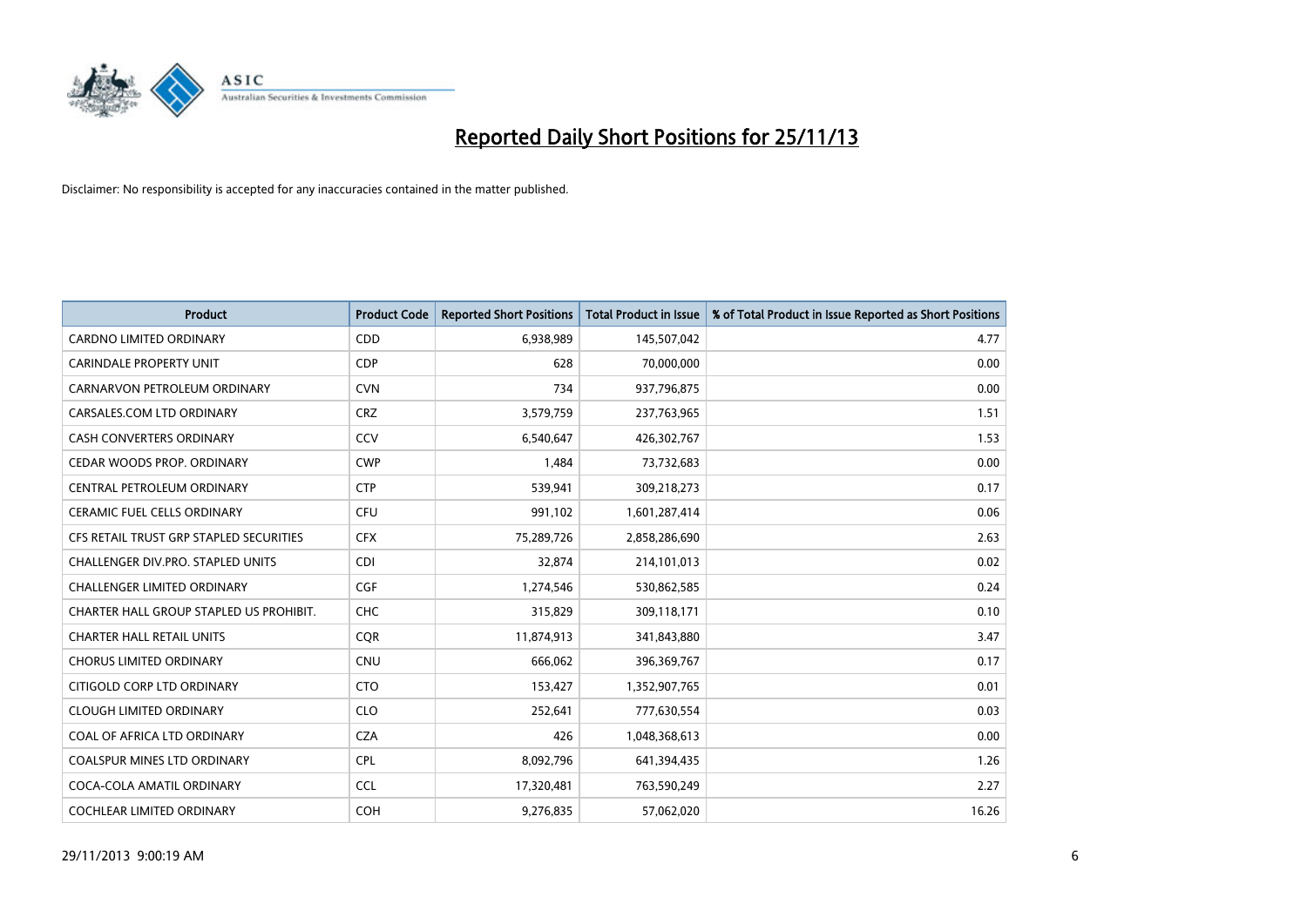

| <b>Product</b>                           | <b>Product Code</b> | <b>Reported Short Positions</b> | <b>Total Product in Issue</b> | % of Total Product in Issue Reported as Short Positions |
|------------------------------------------|---------------------|---------------------------------|-------------------------------|---------------------------------------------------------|
| <b>COCKATOO COAL ORDINARY</b>            | <b>COK</b>          | 14,750,312                      | 886,294,158                   | 1.66                                                    |
| CODAN LIMITED ORDINARY                   | <b>CDA</b>          | 796,104                         | 176,969,924                   | 0.45                                                    |
| <b>COFFEY INTERNATIONAL ORDINARY</b>     | <b>COF</b>          | 18,921                          | 255,833,165                   | 0.01                                                    |
| <b>COKAL LTD ORDINARY</b>                | <b>CKA</b>          | 376,530                         | 471,103,926                   | 0.08                                                    |
| <b>COLLECTION HOUSE ORDINARY</b>         | <b>CLH</b>          | 1,012,667                       | 128,969,148                   | 0.79                                                    |
| COMMONWEALTH BANK, ORDINARY              | <b>CBA</b>          | 5,149,244                       | 1,611,928,836                 | 0.32                                                    |
| <b>COMMONWEALTH PROP ORDINARY UNITS</b>  | <b>CPA</b>          | 18,153,457                      | 2,347,003,413                 | 0.77                                                    |
| <b>COMPASS RESOURCES ORDINARY</b>        | <b>CMR</b>          | 7,472                           | 1,403,744,100                 | 0.00                                                    |
| <b>COMPUTERSHARE LTD ORDINARY</b>        | <b>CPU</b>          | 11,752,934                      | 556,203,079                   | 2.11                                                    |
| <b>COOPER ENERGY LTD ORDINARY</b>        | <b>COE</b>          | 470,524                         | 329,235,509                   | 0.14                                                    |
| <b>CORP TRAVEL LIMITED ORDINARY</b>      | <b>CTD</b>          | 245,086                         | 78,246,245                    | 0.31                                                    |
| CORP TRAVEL LIMITED RIGHTS 09-JAN-14 DEF | <b>CTDR</b>         | 3,311                           | 11,592,036                    | 0.03                                                    |
| <b>CREDIT CORP GROUP ORDINARY</b>        | <b>CCP</b>          | 43,648                          | 46,131,882                    | 0.09                                                    |
| <b>CROMWELL PROP STAPLED SECURITIES</b>  | <b>CMW</b>          | 12,061,096                      | 1,721,483,143                 | 0.70                                                    |
| <b>CROWE HORWATH AUS ORDINARY</b>        | <b>CRH</b>          | 702,139                         | 273,005,429                   | 0.26                                                    |
| CROWN RESORTS LTD ORDINARY               | <b>CWN</b>          | 1,065,029                       | 728,394,185                   | 0.15                                                    |
| <b>CSG LIMITED ORDINARY</b>              | CSV                 | 118,377                         | 278,973,075                   | 0.04                                                    |
| <b>CSL LIMITED ORDINARY</b>              | <b>CSL</b>          | 645,416                         | 487,190,331                   | 0.13                                                    |
| <b>CSR LIMITED ORDINARY</b>              | <b>CSR</b>          | 30,714,780                      | 506,000,315                   | 6.07                                                    |
| <b>CUDECO LIMITED ORDINARY</b>           | CDU                 | 9,482,843                       | 205,017,174                   | 4.63                                                    |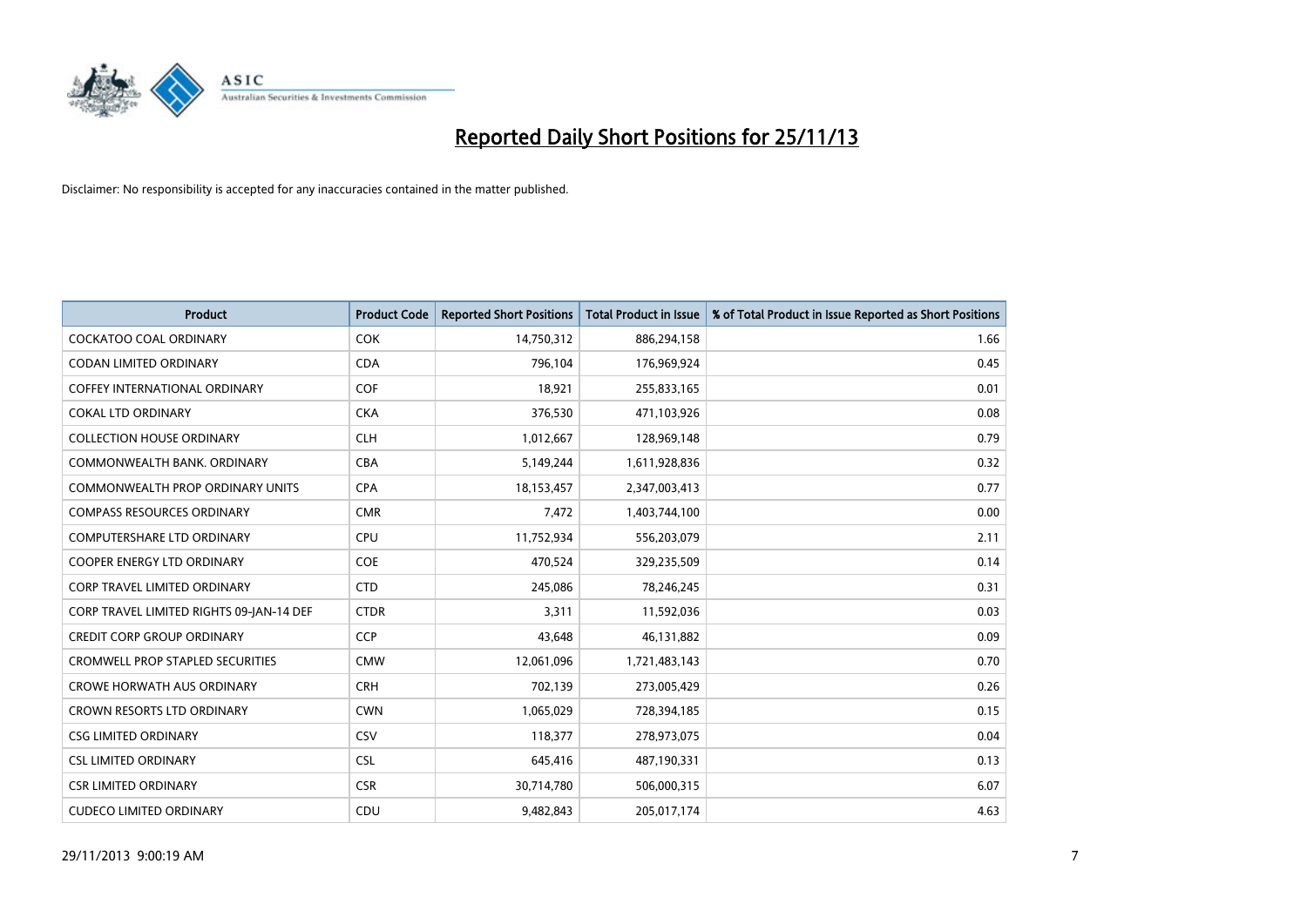

| <b>Product</b>                             | <b>Product Code</b> | <b>Reported Short Positions</b> | <b>Total Product in Issue</b> | % of Total Product in Issue Reported as Short Positions |
|--------------------------------------------|---------------------|---------------------------------|-------------------------------|---------------------------------------------------------|
| <b>CUDECO LIMITED RIGHTS 04-DEC-13 DEF</b> | <b>CDUR</b>         | 618,976                         | 34,169,529                    | 1.81                                                    |
| DART ENERGY LTD ORDINARY                   | <b>DTE</b>          | 6,248,969                       | 1,108,251,519                 | 0.56                                                    |
| DATA#3 LIMITED ORDINARY                    | <b>DTL</b>          | 621,860                         | 153,974,950                   | 0.40                                                    |
| DAVID JONES LIMITED ORDINARY               | <b>DJS</b>          | 48,054,277                      | 537,137,845                   | 8.95                                                    |
| DECMIL GROUP LIMITED ORDINARY              | <b>DCG</b>          | 3,851,132                       | 168,657,794                   | 2.28                                                    |
| DEEP YELLOW LIMITED ORDINARY               | <b>DYL</b>          | 100,002                         | 1,612,407,567                 | 0.01                                                    |
| DEVINE LIMITED ORDINARY                    | <b>DVN</b>          | 70,993                          | 158,730,556                   | 0.04                                                    |
| DEXUS PROPERTY GROUP STAPLED UNITS         | <b>DXS</b>          | 20,173,719                      | 4,628,228,426                 | 0.44                                                    |
| DISCOVERY METALS LTD ORDINARY              | <b>DML</b>          | 11,334,600                      | 560,034,418                   | 2.02                                                    |
| DOMINO PIZZA ENTERPR ORDINARY              | <b>DMP</b>          | 822,269                         | 85,915,713                    | 0.96                                                    |
| DONACO INTERNATIONAL ORDINARY              | <b>DNA</b>          | 1,850,810                       | 371,731,146                   | 0.50                                                    |
| DOWNER EDI LIMITED ORDINARY                | <b>DOW</b>          | 13,040,868                      | 434,734,970                   | 3.00                                                    |
| DRAGON MINING LTD ORDINARY                 | <b>DRA</b>          | 50,000                          | 88,840,613                    | 0.06                                                    |
| DRILLSEARCH ENERGY ORDINARY                | <b>DLS</b>          | 10,258,798                      | 430,465,895                   | 2.38                                                    |
| DUET GROUP STAPLED US PROHIBIT.            | <b>DUE</b>          | 14,744,638                      | 1,237,195,531                 | 1.19                                                    |
| DULUXGROUP LIMITED ORDINARY                | <b>DLX</b>          | 414,432                         | 377,019,430                   | 0.11                                                    |
| <b>DWS LTD ORDINARY</b>                    | <b>DWS</b>          | 632,085                         | 132,362,763                   | 0.48                                                    |
| ECHO ENTERTAINMENT ORDINARY                | <b>EGP</b>          | 17,250,625                      | 825,672,730                   | 2.09                                                    |
| <b>ELDERS LIMITED ORDINARY</b>             | <b>ELD</b>          | 19,886,311                      | 455,013,329                   | 4.37                                                    |
| ELEMENTAL MINERALS ORDINARY                | <b>ELM</b>          | 176,299                         | 303,263,391                   | 0.06                                                    |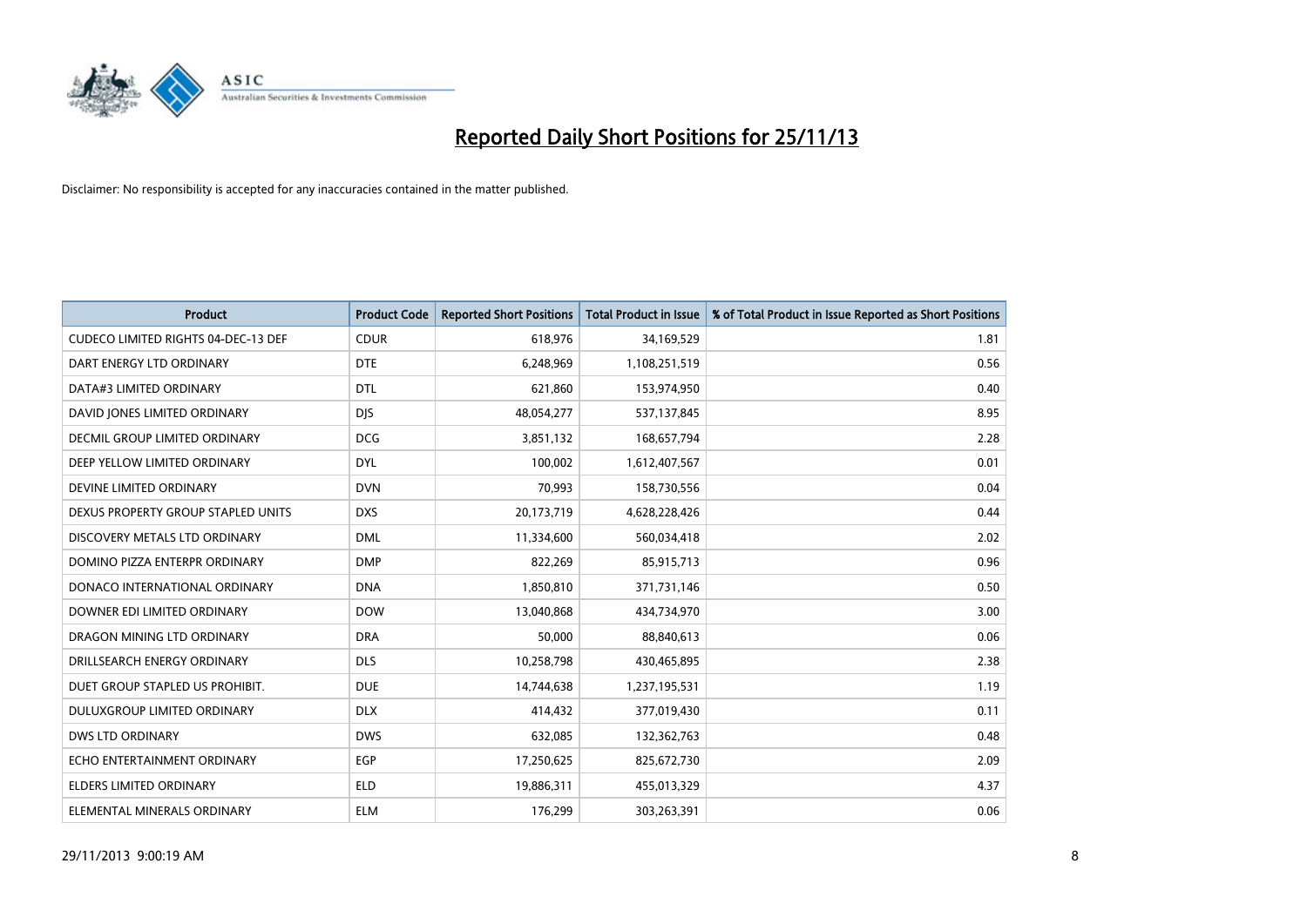

| <b>Product</b>                         | <b>Product Code</b> | <b>Reported Short Positions</b> | <b>Total Product in Issue</b> | % of Total Product in Issue Reported as Short Positions |
|----------------------------------------|---------------------|---------------------------------|-------------------------------|---------------------------------------------------------|
| <b>EMECO HOLDINGS ORDINARY</b>         | <b>EHL</b>          | 12,677,863                      | 599,675,707                   | 2.11                                                    |
| <b>ENDEAVOUR MIN CORP CDI 1:1</b>      | <b>EVR</b>          | 347,058                         | 83,273,218                    | 0.42                                                    |
| <b>ENERGY RESOURCES ORDINARY 'A'</b>   | <b>ERA</b>          | 10,714,418                      | 517,725,062                   | 2.07                                                    |
| ENERGY WORLD CORPOR. ORDINARY          | <b>EWC</b>          | 47,188,187                      | 1,734,166,672                 | 2.72                                                    |
| <b>ENVESTRA LIMITED ORDINARY</b>       | <b>ENV</b>          | 6,272,388                       | 1,796,808,474                 | 0.35                                                    |
| EQUATORIAL RES LTD ORDINARY            | EQX                 | 8                               | 121,885,353                   | 0.00                                                    |
| ERM POWER LIMITED ORDINARY             | <b>EPW</b>          | 379,225                         | 238,714,606                   | 0.16                                                    |
| ESERVGLOBAL LIMITED ORDINARY           | ESV                 | 8,078,867                       | 249,045,997                   | 3.24                                                    |
| EVOLUTION MINING LTD ORDINARY          | <b>EVN</b>          | 19,610,730                      | 708,652,367                   | 2.77                                                    |
| FAIRFAX MEDIA LTD ORDINARY             | <b>FXI</b>          | 270,112,898                     | 2,351,955,725                 | 11.48                                                   |
| FANTASTIC HOLDINGS ORDINARY            | <b>FAN</b>          | 18,437                          | 103,068,398                   | 0.02                                                    |
| <b>FAR LTD ORDINARY</b>                | <b>FAR</b>          | 22,770,569                      | 2,499,846,742                 | 0.91                                                    |
| FEDERATION CNTRES ORD/UNIT STAPLED SEC | <b>FDC</b>          | 2,057,372                       | 1,427,641,565                 | 0.14                                                    |
| FISHER & PAYKEL H. ORDINARY            | <b>FPH</b>          | 1,077,665                       | 546,918,146                   | 0.20                                                    |
| FKP PROPERTY GROUP STAPLED SECURITIES  | <b>FKP</b>          | 16,313,723                      | 421,673,507                   | 3.87                                                    |
| FLEETWOOD CORP ORDINARY                | <b>FWD</b>          | 2,514,447                       | 60,522,619                    | 4.15                                                    |
| FLETCHER BUILDING ORDINARY             | <b>FBU</b>          | 2,367,197                       | 687,854,788                   | 0.34                                                    |
| FLEXIGROUP LIMITED ORDINARY            | <b>FXL</b>          | 386,081                         | 303,385,394                   | 0.13                                                    |
| FLIGHT CENTRE TRAVEL ORDINARY          | <b>FLT</b>          | 3,899,226                       | 100,530,453                   | 3.88                                                    |
| FLINDERS MINES LTD ORDINARY            | <b>FMS</b>          | 2,913,441                       | 1,824,843,676                 | 0.16                                                    |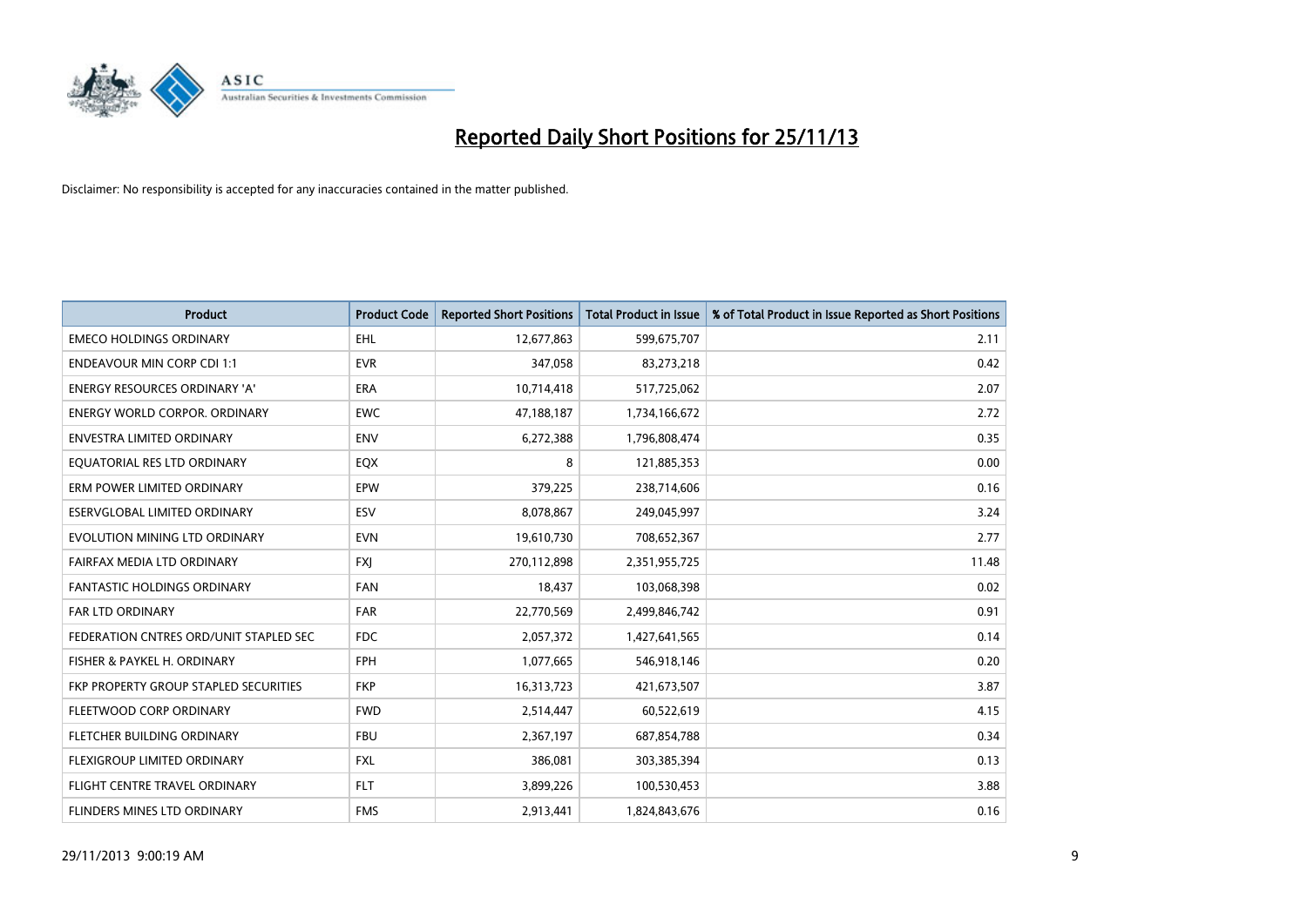

| <b>Product</b>                            | <b>Product Code</b> | <b>Reported Short Positions</b> | <b>Total Product in Issue</b> | % of Total Product in Issue Reported as Short Positions |
|-------------------------------------------|---------------------|---------------------------------|-------------------------------|---------------------------------------------------------|
| <b>FOCUS MINERALS LTD ORDINARY</b>        | <b>FML</b>          | 27,181,598                      | 9,137,375,877                 | 0.30                                                    |
| FONTERRA SHARE FUND ORDINARY UNITS        | <b>FSF</b>          | 319                             | 106,956,563                   | 0.00                                                    |
| <b>FORGE GROUP LIMITED ORDINARY</b>       | FGE                 | 1,430,350                       | 86,169,014                    | 1.66                                                    |
| FORTESCUE METALS GRP ORDINARY             | <b>FMG</b>          | 156,428,539                     | 3,113,798,151                 | 5.02                                                    |
| <b>G.U.D. HOLDINGS ORDINARY</b>           | GUD                 | 5,621,802                       | 71,341,319                    | 7.88                                                    |
| <b>G8 EDUCATION LIMITED ORDINARY</b>      | <b>GEM</b>          | 954,743                         | 300,302,719                   | 0.32                                                    |
| <b>GALAXY RESOURCES ORDINARY</b>          | <b>GXY</b>          | 10,831,359                      | 1,007,482,656                 | 1.08                                                    |
| <b>GBST HOLDINGS ORDINARY</b>             | GBT                 | 831                             | 66,561,725                    | 0.00                                                    |
| <b>GENETIC TECHNOLOGIES ORDINARY</b>      | GTG                 | 190,440                         | 572,694,121                   | 0.03                                                    |
| <b>GEODYNAMICS LIMITED ORDINARY</b>       | GDY                 | 850                             | 406,452,608                   | 0.00                                                    |
| GI DYNAMICS, INC CDI US PROHIBITED        | GID                 | 1,382,544                       | 393,043,620                   | 0.35                                                    |
| <b>GINDALBIE METALS LTD ORDINARY</b>      | <b>GBG</b>          | 54,360,141                      | 1,493,054,193                 | 3.64                                                    |
| <b>GOLD ROAD RES LTD ORDINARY</b>         | GOR                 | 5,196                           | 455,859,518                   | 0.00                                                    |
| <b>GOODMAN FIELDER, ORDINARY</b>          | <b>GFF</b>          | 29,114,384                      | 1,955,559,207                 | 1.49                                                    |
| <b>GOODMAN GROUP STAPLED</b>              | <b>GMG</b>          | 2,322,364                       | 1,718,742,809                 | 0.14                                                    |
| <b>GPT GROUP STAPLED SEC.</b>             | <b>GPT</b>          | 8,947,357                       | 1,694,888,638                 | 0.53                                                    |
| <b>GRAINCORP LIMITED A CLASS ORDINARY</b> | <b>GNC</b>          | 294,457                         | 228,855,628                   | 0.13                                                    |
| <b>GRANGE RESOURCES, ORDINARY</b>         | GRR                 | 5,461,759                       | 1,156,492,195                 | 0.47                                                    |
| <b>GREENCROSS LIMITED ORDINARY</b>        | GXL                 | 25,331                          | 37,682,334                    | 0.07                                                    |
| <b>GREENLAND MIN EN LTD ORDINARY</b>      | GGG                 | 7,350,550                       | 574,572,911                   | 1.28                                                    |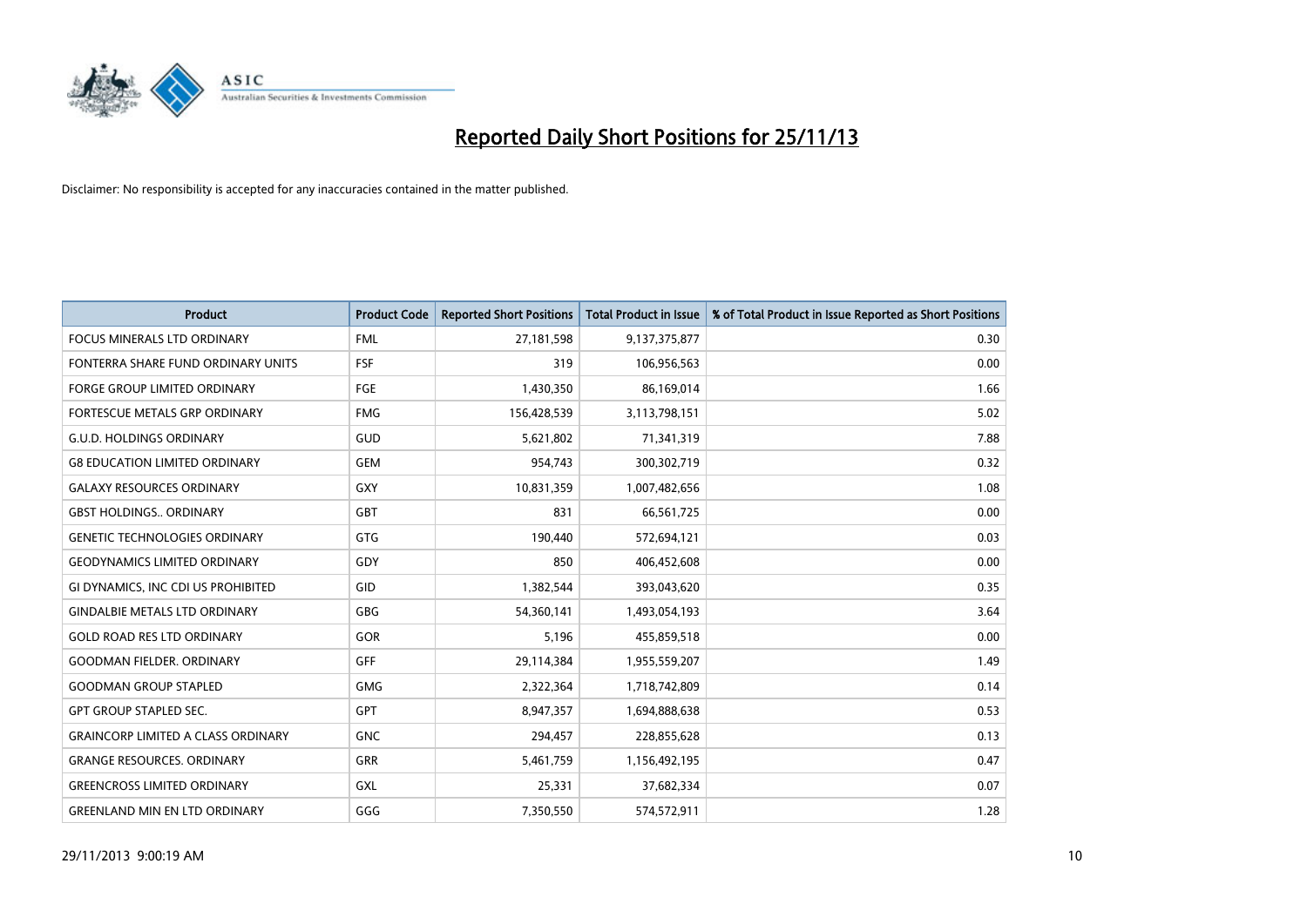

| <b>Product</b>                                   | <b>Product Code</b> | <b>Reported Short Positions</b> | <b>Total Product in Issue</b> | % of Total Product in Issue Reported as Short Positions |
|--------------------------------------------------|---------------------|---------------------------------|-------------------------------|---------------------------------------------------------|
| <b>GROWTHPOINT PROPERTY ORD/UNIT STAPLED SEC</b> | GOZ                 | 126,894                         | 414,410,218                   | 0.03                                                    |
| <b>GRYPHON MINERALS LTD ORDINARY</b>             | <b>GRY</b>          | 6,422,856                       | 400,797,615                   | 1.60                                                    |
| <b>GUILDFORD COAL LTD ORDINARY</b>               | <b>GUF</b>          | 562,776                         | 635,046,899                   | 0.09                                                    |
| <b>GWA GROUP LTD ORDINARY</b>                    | <b>GWA</b>          | 13,179,752                      | 306,533,770                   | 4.30                                                    |
| HARVEY NORMAN ORDINARY                           | <b>HVN</b>          | 64,798,776                      | 1,062,316,784                 | 6.10                                                    |
| <b>HENDERSON GROUP CDI 1:1</b>                   | <b>HGG</b>          | 908,418                         | 738,574,583                   | 0.12                                                    |
| HFA HOLDINGS LIMITED ORDINARY                    | <b>HFA</b>          | 3,863                           | 118,738,157                   | 0.00                                                    |
| HIGHLANDS PACIFIC ORDINARY                       | <b>HIG</b>          | 500,001                         | 853,777,764                   | 0.06                                                    |
| HILLGROVE RES LTD ORDINARY                       | <b>HGO</b>          | 624,776                         | 1,178,589,221                 | 0.05                                                    |
| HILLS HOLDINGS LTD ORDINARY                      | <b>HIL</b>          | 500,031                         | 239,375,808                   | 0.21                                                    |
| HORIZON OIL LIMITED ORDINARY                     | <b>HZN</b>          | 73,675,535                      | 1,301,147,932                 | 5.66                                                    |
| HOT CHILI LTD ORDINARY                           | HCH                 | 10,000                          | 347,732,196                   | 0.00                                                    |
| <b>ICON ENERGY LIMITED ORDINARY</b>              | <b>ICN</b>          | 4,647                           | 535,455,958                   | 0.00                                                    |
| <b>IINET LIMITED ORDINARY</b>                    | <b>IIN</b>          | 1,019,027                       | 161,238,847                   | 0.63                                                    |
| <b>ILUKA RESOURCES ORDINARY</b>                  | ILU                 | 40,957,617                      | 418,700,517                   | 9.78                                                    |
| <b>IMDEX LIMITED ORDINARY</b>                    | <b>IMD</b>          | 4,966,248                       | 210,473,188                   | 2.36                                                    |
| IMF (AUSTRALIA) LTD ORDINARY                     | <b>IMF</b>          | 5,503,004                       | 154,787,785                   | 3.56                                                    |
| <b>INCITEC PIVOT ORDINARY</b>                    | IPL                 | 26,164,501                      | 1,628,730,107                 | 1.61                                                    |
| <b>INDEPENDENCE GROUP ORDINARY</b>               | <b>IGO</b>          | 4,217,648                       | 233,323,905                   | 1.81                                                    |
| <b>INDOPHIL RESOURCES ORDINARY</b>               | <b>IRN</b>          | 2,401,029                       | 1,203,146,194                 | 0.20                                                    |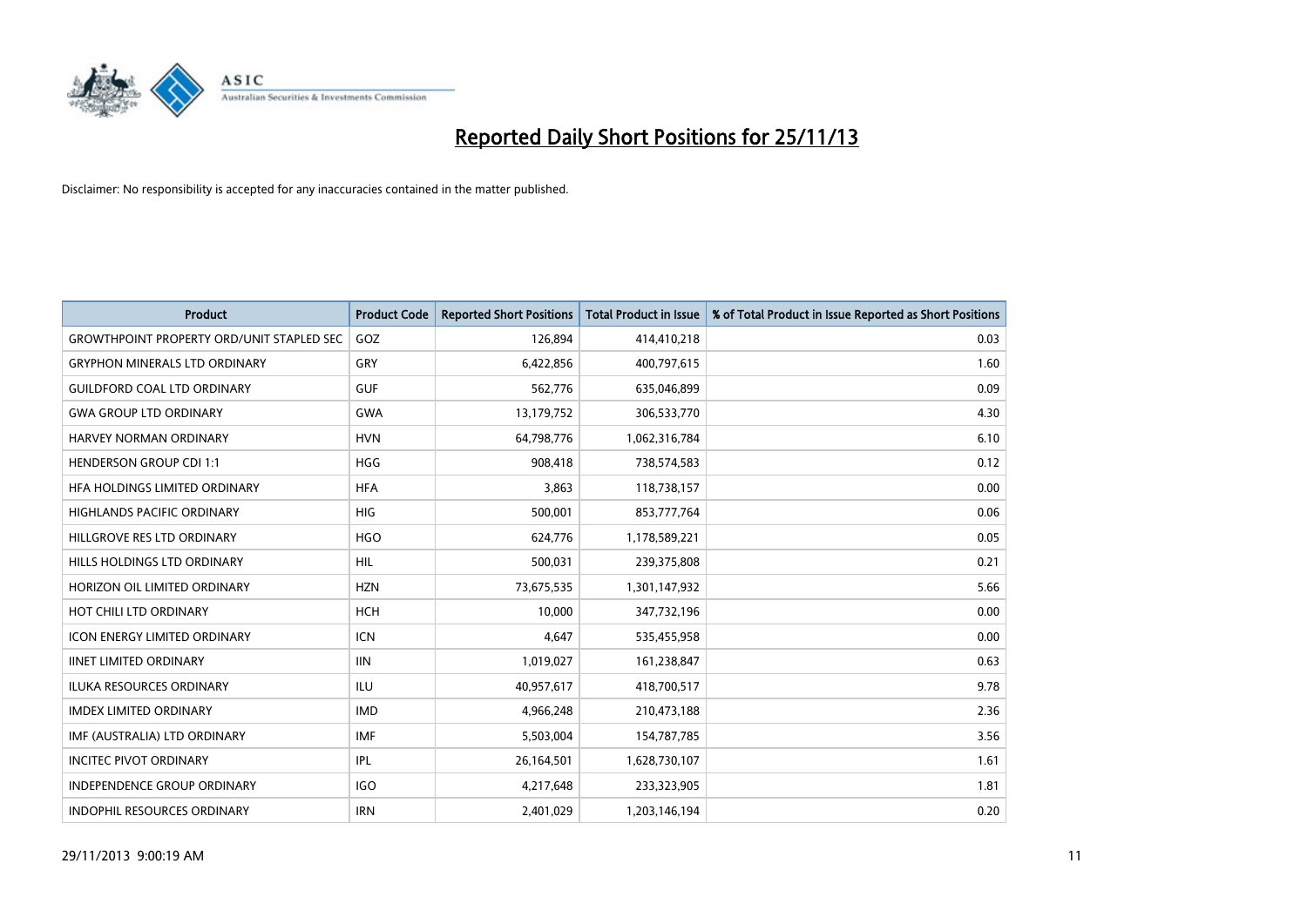

| <b>Product</b>                                | <b>Product Code</b> | <b>Reported Short Positions</b> | <b>Total Product in Issue</b> | % of Total Product in Issue Reported as Short Positions |
|-----------------------------------------------|---------------------|---------------------------------|-------------------------------|---------------------------------------------------------|
| <b>INFIGEN ENERGY STAPLED SECURITIES</b>      | <b>IFN</b>          | 6,299,869                       | 764,993,434                   | 0.82                                                    |
| <b>INFOMEDIA LTD ORDINARY</b>                 | <b>IFM</b>          | 437,537                         | 304,953,155                   | 0.14                                                    |
| <b>INFRATIL LIMITED ORDINARY</b>              | IFZ                 | 79,808                          | 601,616,935                   | 0.01                                                    |
| INGENIA GROUP STAPLED SECURITIES              | <b>INA</b>          | 81,774                          | 676,240,232                   | 0.01                                                    |
| <b>INOVA RESOURCES LTD ORDINARY</b>           | <b>IVA</b>          | 258                             | 733,704,446                   | 0.00                                                    |
| <b>INSURANCE AUSTRALIA ORDINARY</b>           | IAG                 | 11,519,556                      | 2,079,034,021                 | 0.55                                                    |
| INTEGRATED RESEARCH ORDINARY                  | IRI                 | 1,911                           | 168,634,953                   | 0.00                                                    |
| <b>INTREPID MINES ORDINARY</b>                | <b>IAU</b>          | 20,562,467                      | 556,348,985                   | 3.70                                                    |
| <b>INVESTA OFFICE FUND STAPLED SECURITIES</b> | <b>IOF</b>          | 1,450,742                       | 614,047,458                   | 0.24                                                    |
| <b>INVOCARE LIMITED ORDINARY</b>              | <b>IVC</b>          | 6,077,718                       | 110,030,298                   | 5.52                                                    |
| <b>IOOF HOLDINGS LTD ORDINARY</b>             | IFL                 | 1,577,433                       | 232,118,034                   | 0.68                                                    |
| <b>IRESS LIMITED ORDINARY</b>                 | <b>IRE</b>          | 267,525                         | 158,585,126                   | 0.17                                                    |
| <b>IRON ORE HOLDINGS ORDINARY</b>             | <b>IOH</b>          | 26,197                          | 161,174,005                   | 0.02                                                    |
| <b>ISELECT LTD ORDINARY</b>                   | <b>ISU</b>          | 1,225,962                       | 260,664,894                   | 0.47                                                    |
| JAMES HARDIE INDUST CHESS DEPOSITARY INT      | <b>IHX</b>          | 7,616,492                       | 442,989,272                   | 1.72                                                    |
| <b>JB HI-FI LIMITED ORDINARY</b>              | <b>JBH</b>          | 7,207,256                       | 100,223,180                   | 7.19                                                    |
| <b>JUMBO INTERACTIVE ORDINARY</b>             | JIN                 | 1,742                           | 43,752,560                    | 0.00                                                    |
| <b>KAGARA LTD ORDINARY</b>                    | KZL                 | 3,349,855                       | 798,953,117                   | 0.42                                                    |
| KAROON GAS AUSTRALIA ORDINARY                 | <b>KAR</b>          | 2,113,395                       | 255,841,581                   | 0.83                                                    |
| KATHMANDU HOLD LTD ORDINARY                   | <b>KMD</b>          | 98,079                          | 200,326,690                   | 0.05                                                    |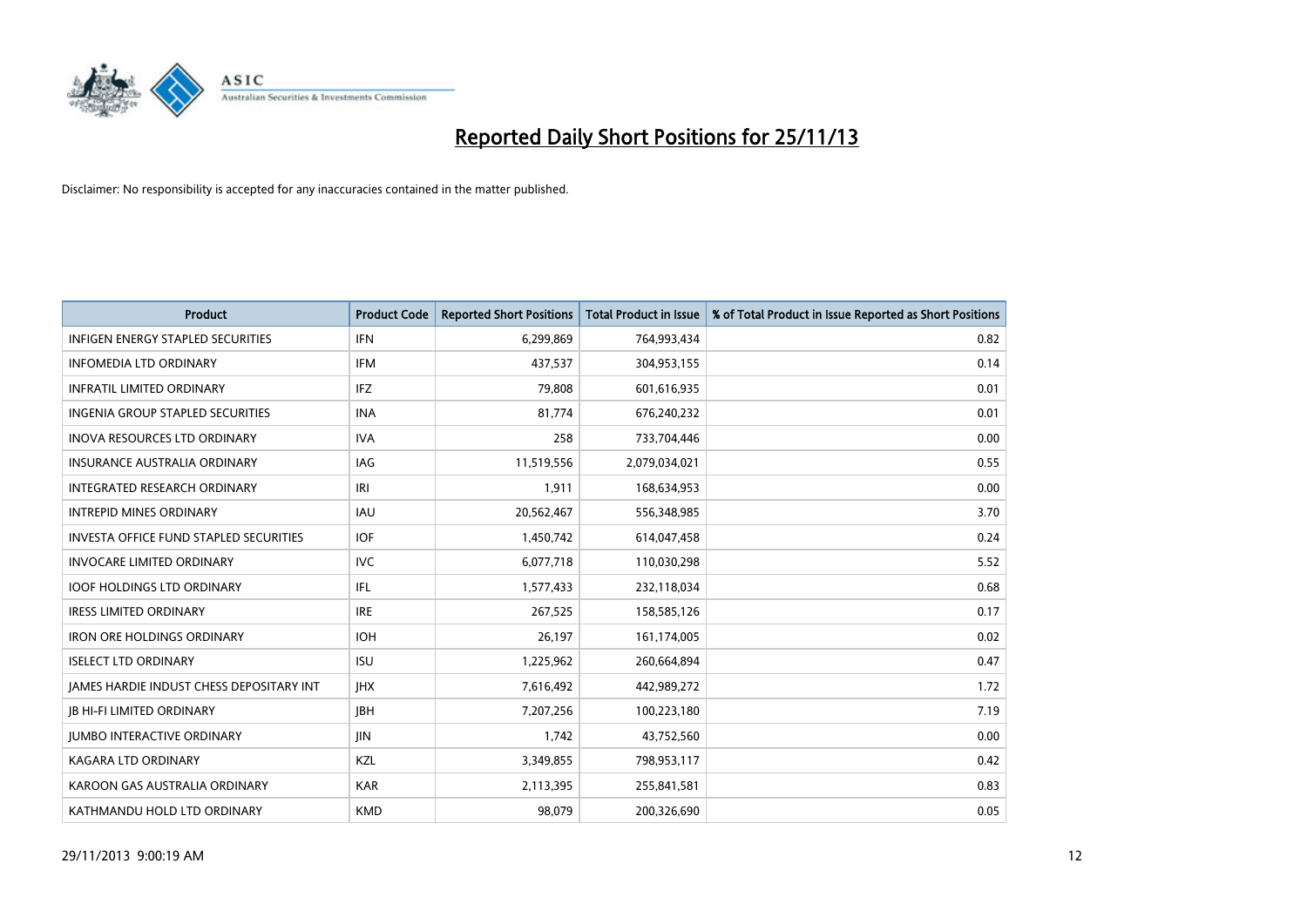

| <b>Product</b>                        | <b>Product Code</b> | <b>Reported Short Positions</b> | <b>Total Product in Issue</b> | % of Total Product in Issue Reported as Short Positions |
|---------------------------------------|---------------------|---------------------------------|-------------------------------|---------------------------------------------------------|
| <b>KBL MINING LIMITED ORDINARY</b>    | <b>KBL</b>          | 1,820                           | 393,535,629                   | 0.00                                                    |
| KINGSGATE CONSOLID. ORDINARY          | <b>KCN</b>          | 21,881,260                      | 152,284,777                   | 14.37                                                   |
| KINGSROSE MINING LTD ORDINARY         | <b>KRM</b>          | 553,902                         | 335,753,851                   | 0.16                                                    |
| LEIGHTON HOLDINGS ORDINARY            | LEI                 | 23,523,616                      | 337,235,188                   | 6.98                                                    |
| LEND LEASE GROUP UNIT/ORD STAPLED     | LLC                 | 6,757,169                       | 576,712,337                   | 1.17                                                    |
| LINC ENERGY LTD ORDINARY              | <b>LNC</b>          | 3,788,881                       | 518,687,562                   | 0.73                                                    |
| LONESTAR RESO LTD ORDINARY            | <b>LNR</b>          | 38,251                          | 697,187,211                   | 0.01                                                    |
| LYCOPODIUM LIMITED ORDINARY           | <b>LYL</b>          | 1,632                           | 38,955,103                    | 0.00                                                    |
| LYNAS CORPORATION ORDINARY            | <b>LYC</b>          | 176,297,663                     | 1,961,160,594                 | 8.99                                                    |
| <b>M2 TELECOMMUNICATION ORDINARY</b>  | <b>MTU</b>          | 9,073,248                       | 179,384,685                   | 5.06                                                    |
| MACA LIMITED ORDINARY                 | <b>MLD</b>          | 75,029                          | 173,675,000                   | 0.04                                                    |
| <b>MACMAHON HOLDINGS ORDINARY</b>     | MAH                 | 6,043,737                       | 1,261,699,966                 | 0.48                                                    |
| MACO ATLAS ROADS GRP ORDINARY STAPLED | <b>MOA</b>          | 12,808,417                      | 487,230,540                   | 2.63                                                    |
| MACQUARIE GROUP LTD ORDINARY          | <b>MOG</b>          | 1,867,575                       | 340,022,286                   | 0.55                                                    |
| MACQUARIE TELECOM GP ORDINARY         | MAQ                 | 4,245                           | 20,967,121                    | 0.02                                                    |
| MAGELLAN FIN GRP LTD ORDINARY         | <b>MFG</b>          | 531,078                         | 155,830,849                   | 0.34                                                    |
| <b>MATRIX C &amp; E LTD ORDINARY</b>  | <b>MCE</b>          | 2,941,579                       | 94,555,428                    | 3.11                                                    |
| <b>MAVERICK DRILLING ORDINARY</b>     | <b>MAD</b>          | 9,662,646                       | 452,726,751                   | 2.13                                                    |
| <b>MAXITRANS INDUSTRIES ORDINARY</b>  | <b>MXI</b>          | 966,202                         | 183,993,392                   | 0.53                                                    |
| MAYNE PHARMA LTD ORDINARY             | <b>MYX</b>          | 809,800                         | 563,459,968                   | 0.14                                                    |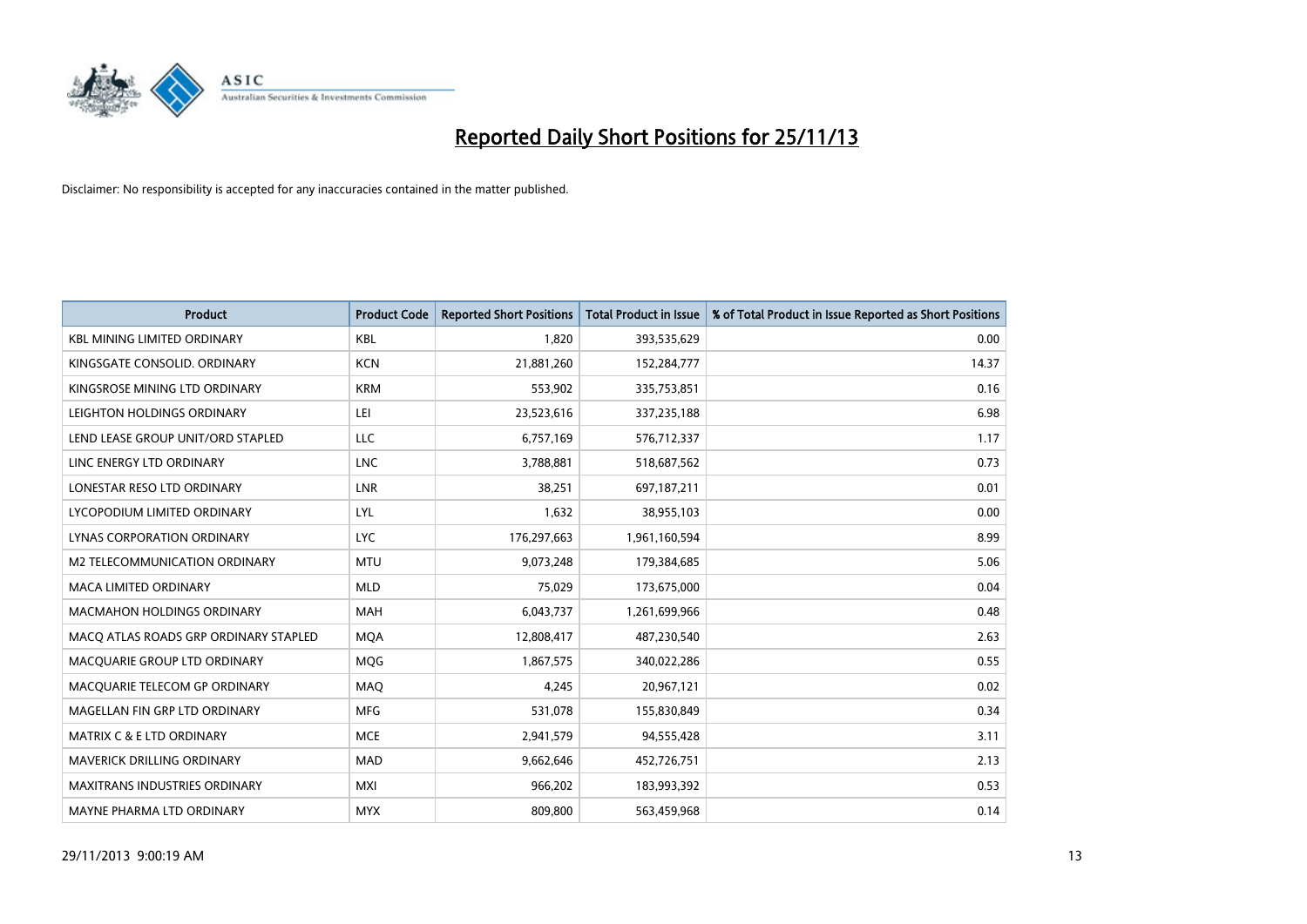

| <b>Product</b>                      | <b>Product Code</b> | <b>Reported Short Positions</b> | <b>Total Product in Issue</b> | % of Total Product in Issue Reported as Short Positions |
|-------------------------------------|---------------------|---------------------------------|-------------------------------|---------------------------------------------------------|
| MCMILLAN SHAKESPEARE ORDINARY       | <b>MMS</b>          | 750,460                         | 74,523,965                    | 1.01                                                    |
| MEDUSA MINING LTD ORDINARY          | <b>MML</b>          | 5,173,396                       | 198,349,106                   | 2.61                                                    |
| MEO AUSTRALIA LTD ORDINARY          | <b>MEO</b>          | 10,845                          | 627,264,587                   | 0.00                                                    |
| MERIDIAN ENERGY INSTALMENT RECEIPTS | <b>MEZCA</b>        | 32,097                          | 1,255,413,626                 | 0.00                                                    |
| <b>MERMAID MARINE ORDINARY</b>      | <b>MRM</b>          | 1,454,131                       | 232,652,241                   | 0.63                                                    |
| MESOBLAST LIMITED ORDINARY          | <b>MSB</b>          | 19,284,556                      | 317,350,901                   | 6.08                                                    |
| METALS X LIMITED ORDINARY           | <b>MLX</b>          | 46,230                          | 1,653,036,110                 | 0.00                                                    |
| METCASH LIMITED ORDINARY            | <b>MTS</b>          | 90,323,469                      | 880,704,786                   | 10.26                                                   |
| METMINCO LIMITED ORDINARY           | <b>MNC</b>          | 929,294                         | 1,749,543,023                 | 0.05                                                    |
| MICLYN EXP OFFSHR ORDINARY          | <b>MIO</b>          | 80,856                          | 281,754,775                   | 0.03                                                    |
| MIGHTY RIVER POWER ORDINARY         | <b>MYT</b>          | 1,950,939                       | 1,400,000,094                 | 0.14                                                    |
| MILTON CORPORATION ORDINARY         | <b>MLT</b>          | 44,155                          | 627,357,755                   | 0.01                                                    |
| MINCOR RESOURCES NL ORDINARY        | <b>MCR</b>          | 2,341,489                       | 188,208,274                   | 1.24                                                    |
| MINERAL DEPOSITS ORDINARY           | <b>MDL</b>          | 1,950,715                       | 83,538,786                    | 2.34                                                    |
| MINERAL RESOURCES, ORDINARY         | <b>MIN</b>          | 3,147,862                       | 186,112,198                   | 1.69                                                    |
| MINT WIRELESS ORDINARY              | <b>MNW</b>          | 492,746                         | 403,872,395                   | 0.12                                                    |
| MIRABELA NICKEL LTD ORDINARY        | <b>MBN</b>          | 23,175,924                      | 876,801,147                   | 2.64                                                    |
| MIRVAC GROUP STAPLED SECURITIES     | <b>MGR</b>          | 2,554,444                       | 3,664,938,678                 | 0.07                                                    |
| MOBILE EMBRACE LTD ORDINARY         | <b>MBE</b>          | 4,500                           | 320,277,790                   | 0.00                                                    |
| MOLOPO ENERGY LTD ORDINARY          | <b>MPO</b>          | 100,365                         | 246,724,091                   | 0.04                                                    |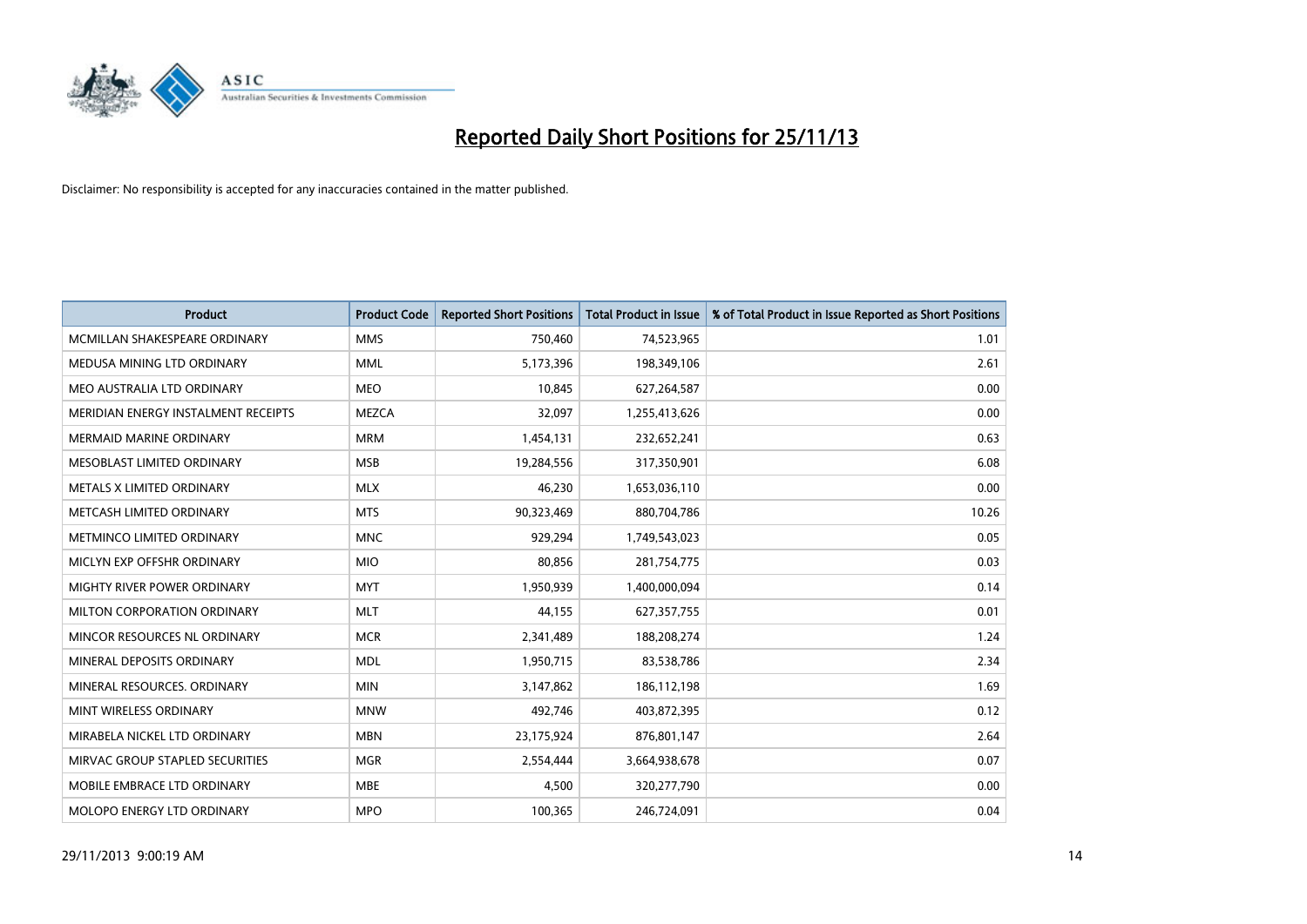

| <b>Product</b>                    | <b>Product Code</b> | <b>Reported Short Positions</b> | <b>Total Product in Issue</b> | % of Total Product in Issue Reported as Short Positions |
|-----------------------------------|---------------------|---------------------------------|-------------------------------|---------------------------------------------------------|
| MONADELPHOUS GROUP ORDINARY       | <b>MND</b>          | 12,690,371                      | 92,308,047                    | 13.75                                                   |
| MORTGAGE CHOICE LTD ORDINARY      | <b>MOC</b>          | 125,447                         | 123,780,387                   | 0.10                                                    |
| <b>MOUNT GIBSON IRON ORDINARY</b> | <b>MGX</b>          | 7,343,476                       | 1,090,584,232                 | 0.67                                                    |
| MULTIPLEX SITES SITES             | <b>MXUPA</b>        | 1,329                           | 4,500,000                     | 0.03                                                    |
| MURCHISON METALS LTD ORDINARY     | <b>MMX</b>          | 216,291                         | 450,497,346                   | 0.05                                                    |
| <b>MYER HOLDINGS LTD ORDINARY</b> | <b>MYR</b>          | 74,047,397                      | 585,684,551                   | 12.64                                                   |
| <b>MYSTATE LIMITED ORDINARY</b>   | <b>MYS</b>          | 3,981                           | 87,177,445                    | 0.00                                                    |
| NANOSONICS LIMITED ORDINARY       | <b>NAN</b>          | 71,191                          | 262,822,463                   | 0.03                                                    |
| NATIONAL AUST, BANK ORDINARY      | <b>NAB</b>          | 7,385,604                       | 2,349,453,562                 | 0.31                                                    |
| NAVITAS LIMITED ORDINARY          | <b>NVT</b>          | 3,099,120                       | 375,416,910                   | 0.83                                                    |
| NEON ENERGY LIMITED ORDINARY      | <b>NEN</b>          | 2,496,840                       | 553,037,848                   | 0.45                                                    |
| NEUREN PHARMACEUT, ORDINARY       | <b>NEU</b>          | 236,403                         | 1,472,620,056                 | 0.02                                                    |
| NEW HOPE CORPORATION ORDINARY     | <b>NHC</b>          | 718,004                         | 830,715,225                   | 0.09                                                    |
| NEW STANDARD ENERGY ORDINARY      | <b>NSE</b>          | 322,032                         | 305,331,847                   | 0.11                                                    |
| NEW ZEALAND OIL& GAS ORDINARY     | <b>NZO</b>          | 73,414                          | 411,966,224                   | 0.02                                                    |
| NEWCREST MINING ORDINARY          | <b>NCM</b>          | 7,798,358                       | 766,510,971                   | 1.02                                                    |
| NEWS CORP A NON-VOTING CDI        | <b>NWSLV</b>        | 1,830,972                       | 4,200,421                     | 43.59                                                   |
| NEWS CORP B VOTING CDI            | <b>NWS</b>          | 2,382,178                       | 23,771,818                    | 10.02                                                   |
| NEWSAT LIMITED ORDINARY           | <b>NWT</b>          | 47,639                          | 591,460,931                   | 0.01                                                    |
| NEXTDC LIMITED ORDINARY           | <b>NXT</b>          | 7,917,411                       | 192,904,486                   | 4.10                                                    |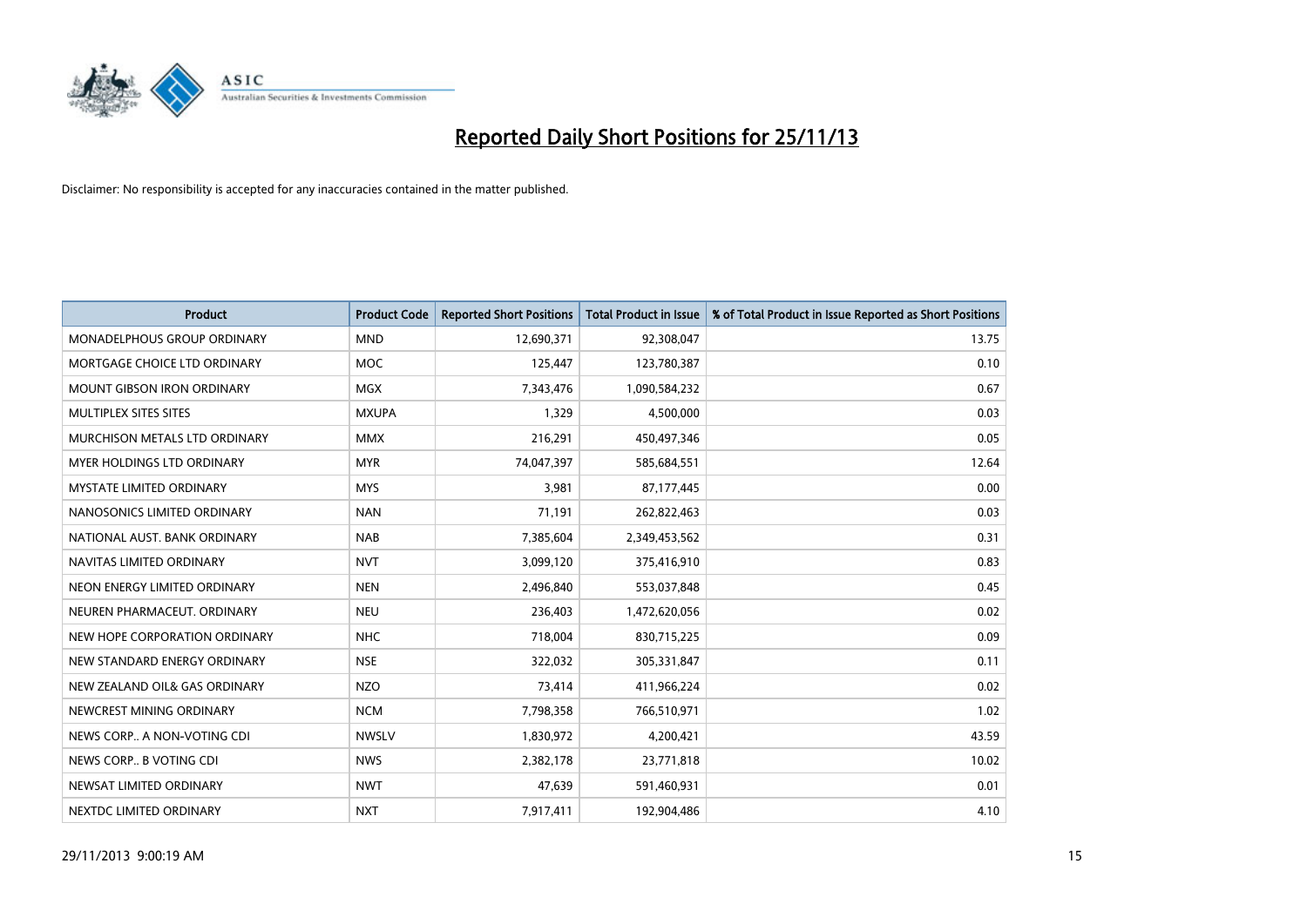

| <b>Product</b>                        | <b>Product Code</b> | <b>Reported Short Positions</b> | <b>Total Product in Issue</b> | % of Total Product in Issue Reported as Short Positions |
|---------------------------------------|---------------------|---------------------------------|-------------------------------|---------------------------------------------------------|
| NEXUS ENERGY LIMITED ORDINARY         | <b>NXS</b>          | 1,285,710                       | 1,330,219,459                 | 0.10                                                    |
| NIB HOLDINGS LIMITED ORDINARY         | <b>NHF</b>          | 3,578,524                       | 439,004,182                   | 0.82                                                    |
| NIDO PETROLEUM ORDINARY               | <b>NDO</b>          | 542,402                         | 2,046,650,968                 | 0.03                                                    |
| NOBLE MINERAL RES ORDINARY            | <b>NMG</b>          | 2,365,726                       | 666,397,952                   | 0.36                                                    |
| NORTHERN IRON LTD ORDINARY            | <b>NFE</b>          | 922,658                         | 484,405,314                   | 0.19                                                    |
| NORTHERN STAR ORDINARY                | <b>NST</b>          | 3,316,833                       | 428,369,762                   | 0.77                                                    |
| NOVOGEN LIMITED ORDINARY              | <b>NRT</b>          | 88,337                          | 158,625,294                   | 0.06                                                    |
| NRW HOLDINGS LIMITED ORDINARY         | <b>NWH</b>          | 15,950,956                      | 278,888,011                   | 5.72                                                    |
| NUCOAL RESOURCES LTD ORDINARY         | <b>NCR</b>          | 90,001                          | 768,612,354                   | 0.01                                                    |
| NUFARM LIMITED ORDINARY               | <b>NUF</b>          | 13,978,906                      | 263,643,448                   | 5.30                                                    |
| NUPLEX INDUSTRIES ORDINARY            | <b>NPX</b>          | 32,152                          | 198,125,827                   | 0.02                                                    |
| <b>OAKTON LIMITED ORDINARY</b>        | <b>OKN</b>          | 588,354                         | 89,968,985                    | 0.65                                                    |
| OCEANAGOLD CORP. CHESS DEPOSITARY INT | OGC                 | 1,320,278                       | 293,587,920                   | 0.45                                                    |
| OIL SEARCH LTD ORDINARY               | OSH                 | 6,070,860                       | 1,343,361,150                 | 0.45                                                    |
| OM HOLDINGS LIMITED ORDINARY          | OMH                 | 2,611,595                       | 733,423,337                   | 0.36                                                    |
| ORICA LIMITED ORDINARY                | ORI                 | 8,468,731                       | 368,203,632                   | 2.30                                                    |
| ORIGIN ENERGY ORDINARY                | ORG                 | 7,389,731                       | 1,101,226,425                 | 0.67                                                    |
| OROCOBRE LIMITED ORDINARY             | <b>ORE</b>          | 1,208,870                       | 132,041,911                   | 0.92                                                    |
| OROTONGROUP LIMITED ORDINARY          | <b>ORL</b>          | 429,258                         | 40,880,902                    | 1.05                                                    |
| OZ MINERALS ORDINARY                  | OZL                 | 14,863,696                      | 303,470,022                   | 4.90                                                    |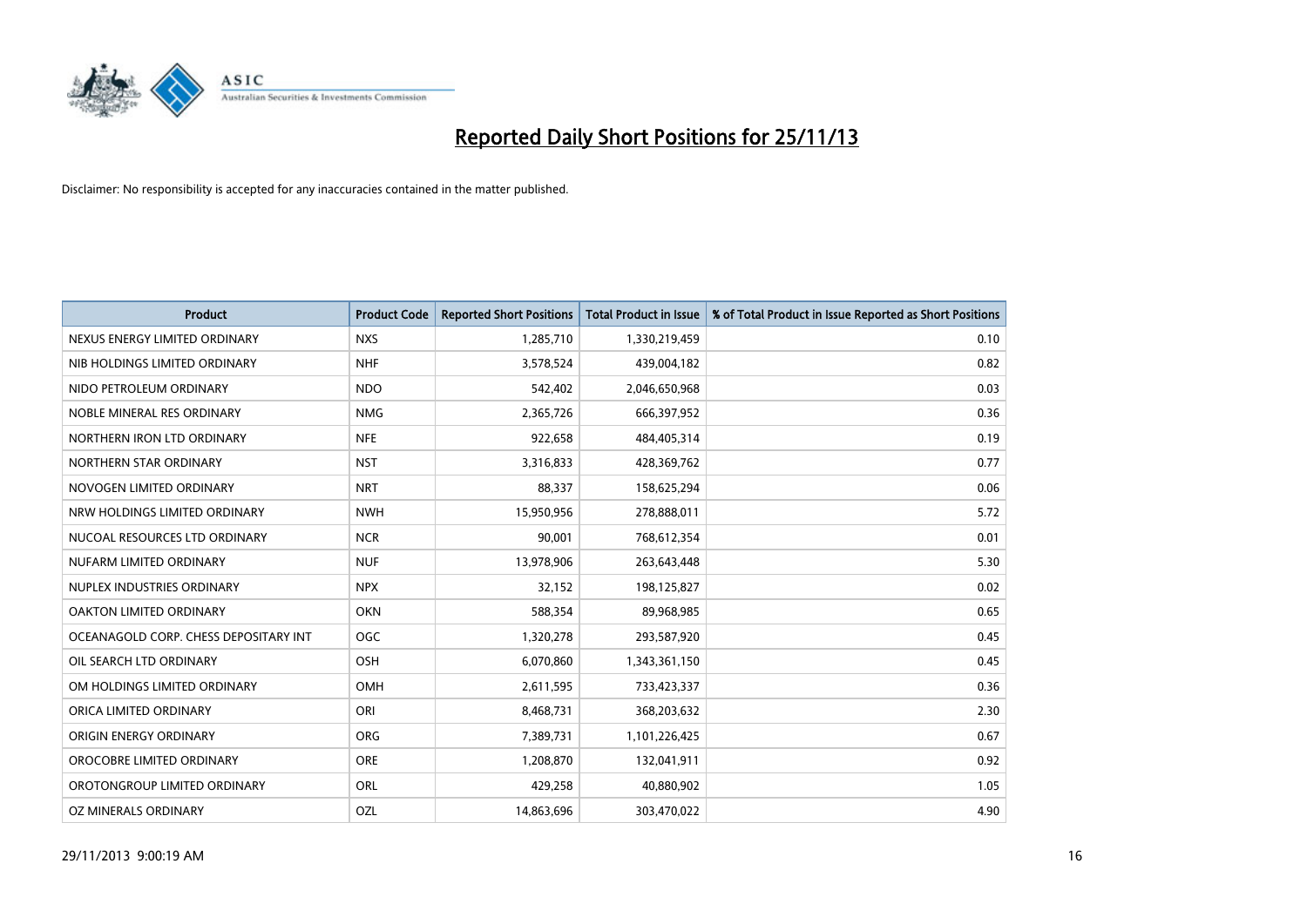

| <b>Product</b>                | <b>Product Code</b> | <b>Reported Short Positions</b> | <b>Total Product in Issue</b> | % of Total Product in Issue Reported as Short Positions |
|-------------------------------|---------------------|---------------------------------|-------------------------------|---------------------------------------------------------|
| OZFOREX GROUP LTD ORDINARY    | <b>OFX</b>          | 166,943                         | 240,000,000                   | 0.07                                                    |
| PACIFIC BRANDS ORDINARY       | <b>PBG</b>          | 6,892,102                       | 912,915,695                   | 0.75                                                    |
| PALADIN ENERGY LTD ORDINARY   | <b>PDN</b>          | 91,128,850                      | 964,118,567                   | 9.45                                                    |
| PANAUST LIMITED ORDINARY      | <b>PNA</b>          | 3,177,354                       | 619,765,589                   | 0.51                                                    |
| PANORAMIC RESOURCES ORDINARY  | PAN                 | 2,924,559                       | 295,085,132                   | 0.99                                                    |
| PANTERRA GOLD LTD ORDINARY    | PGI                 | $\mathbf{1}$                    | 769,414,346                   | 0.00                                                    |
| PAPERLINX LIMITED ORDINARY    | <b>PPX</b>          | 48,101                          | 609,280,761                   | 0.01                                                    |
| PAPILLON RES LTD ORDINARY     | PIR                 | 7,137,002                       | 338,844,210                   | 2.11                                                    |
| PATTIES FOODS LTD ORDINARY    | PFL                 | 20,741                          | 139,144,338                   | 0.01                                                    |
| PEET LIMITED ORDINARY         | <b>PPC</b>          | 396,527                         | 433,389,348                   | 0.09                                                    |
| PENINSULA ENERGY LTD ORDINARY | <b>PEN</b>          |                                 | 3,041,270,895                 | 0.00                                                    |
| PERILYA LIMITED ORDINARY      | PEM                 | 1,528                           | 769,316,426                   | 0.00                                                    |
| PERPETUAL LIMITED ORDINARY    | PPT                 | 2,476,892                       | 42,002,824                    | 5.90                                                    |
| PERSEUS MINING LTD ORDINARY   | PRU                 | 9,724,864                       | 457,962,088                   | 2.12                                                    |
| PHARMAXIS LTD ORDINARY        | <b>PXS</b>          | 2,801,834                       | 309,017,869                   | 0.91                                                    |
| PLATINUM ASSET ORDINARY       | <b>PTM</b>          | 1,638,917                       | 578,655,695                   | 0.28                                                    |
| PLATINUM AUSTRALIA ORDINARY   | <b>PLA</b>          | 836,127                         | 504,968,043                   | 0.17                                                    |
| PMI GOLD CORP CDI 1:1         | <b>PVM</b>          | 247,817                         | 161,862,160                   | 0.15                                                    |
| PMP LIMITED ORDINARY          | <b>PMP</b>          | 1,495,014                       | 323,781,124                   | 0.46                                                    |
| PRANA BIOTECHNOLOGY ORDINARY  | <b>PBT</b>          | 495,850                         | 416,026,146                   | 0.12                                                    |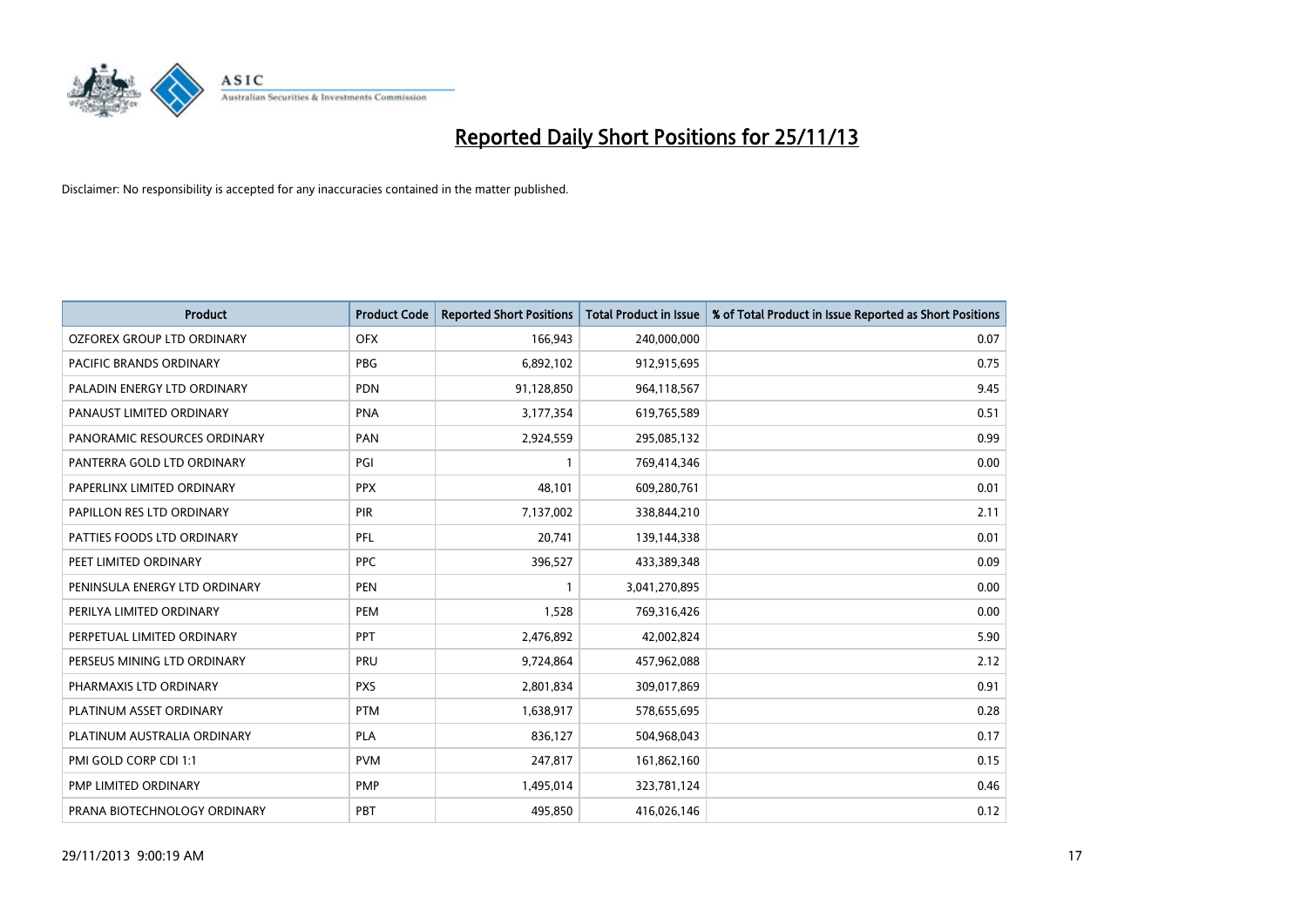

| <b>Product</b>                     | <b>Product Code</b> | <b>Reported Short Positions</b> | <b>Total Product in Issue</b> | % of Total Product in Issue Reported as Short Positions |
|------------------------------------|---------------------|---------------------------------|-------------------------------|---------------------------------------------------------|
| PREMIER INVESTMENTS ORDINARY       | <b>PMV</b>          | 1,094,654                       | 155,314,874                   | 0.70                                                    |
| PRIMA BIOMED LTD ORDINARY          | <b>PRR</b>          | 44,394                          | 1,228,709,341                 | 0.00                                                    |
| PRIMARY HEALTH CARE ORDINARY       | <b>PRY</b>          | 18,483,020                      | 504,956,647                   | 3.66                                                    |
| PRIME MEDIA GRP LTD ORDINARY       | <b>PRT</b>          | 1,347,225                       | 366,330,303                   | 0.37                                                    |
| PROGRAMMED ORDINARY                | <b>PRG</b>          | 212,174                         | 118,229,190                   | 0.18                                                    |
| <b>QANTAS AIRWAYS ORDINARY</b>     | QAN                 | 38,500,681                      | 2,196,330,250                 | 1.75                                                    |
| OBE INSURANCE GROUP ORDINARY       | <b>OBE</b>          | 17,074,007                      | 1,226,855,950                 | 1.39                                                    |
| ORXPHARMA LTD ORDINARY             | <b>QRX</b>          | 66,492                          | 157,285,606                   | 0.04                                                    |
| <b>QUBE HOLDINGS LTD ORDINARY</b>  | <b>QUB</b>          | 11,308,874                      | 931,433,499                   | 1.21                                                    |
| RAMELIUS RESOURCES ORDINARY        | <b>RMS</b>          | 169,047                         | 364,440,380                   | 0.05                                                    |
| RAMSAY HEALTH CARE ORDINARY        | <b>RHC</b>          | 2,233,473                       | 202,081,252                   | 1.11                                                    |
| <b>RCR TOMLINSON ORDINARY</b>      | <b>RCR</b>          | 1,451,103                       | 136,696,590                   | 1.06                                                    |
| <b>REA GROUP ORDINARY</b>          | <b>REA</b>          | 869,589                         | 131,714,699                   | 0.66                                                    |
| <b>RECKON LIMITED ORDINARY</b>     | <b>RKN</b>          | 126,884                         | 126,913,066                   | 0.10                                                    |
| <b>RED 5 LIMITED ORDINARY</b>      | <b>RED</b>          | 170,219                         | 759,451,008                   | 0.02                                                    |
| RED FORK ENERGY ORDINARY           | <b>RFE</b>          | 4,720,788                       | 499,551,719                   | 0.95                                                    |
| REDBANK ENERGY LTD ORDINARY        | AEJ                 | 13                              | 786,287                       | 0.00                                                    |
| REECE AUSTRALIA LTD. ORDINARY      | <b>REH</b>          | 436                             | 99,600,000                    | 0.00                                                    |
| <b>REED RESOURCES LTD ORDINARY</b> | <b>RDR</b>          | 50,000                          | 523,453,895                   | 0.01                                                    |
| REGIS RESOURCES ORDINARY           | <b>RRL</b>          | 9,162,967                       | 497,965,884                   | 1.84                                                    |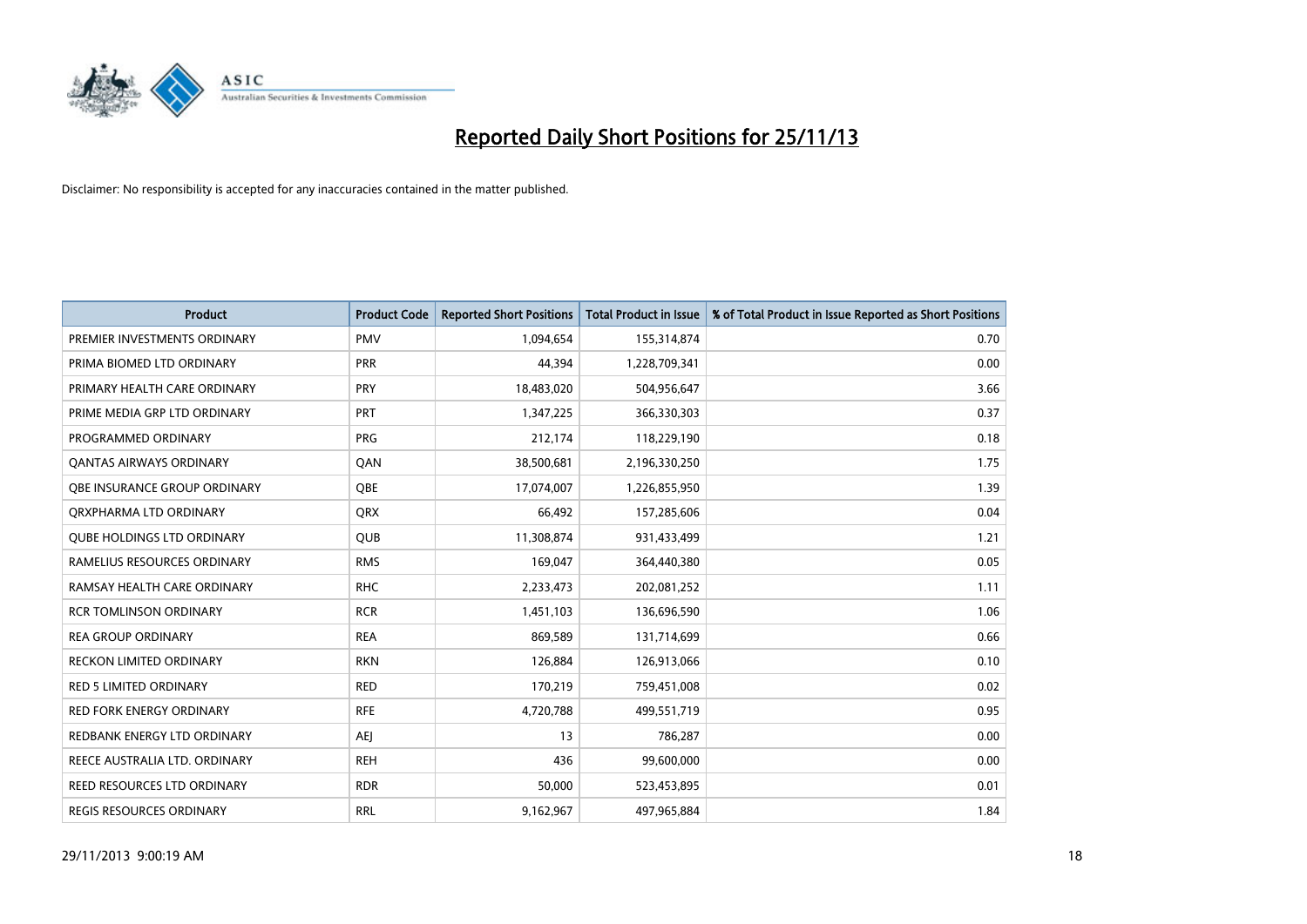

| <b>Product</b>                      | <b>Product Code</b> | <b>Reported Short Positions</b> | <b>Total Product in Issue</b> | % of Total Product in Issue Reported as Short Positions |
|-------------------------------------|---------------------|---------------------------------|-------------------------------|---------------------------------------------------------|
| RESMED INC CDI 10:1                 | <b>RMD</b>          | 12,915,848                      | 1,420,542,770                 | 0.91                                                    |
| <b>RESOLUTE MINING ORDINARY</b>     | <b>RSG</b>          | 11,036,756                      | 640,994,224                   | 1.72                                                    |
| RESOURCE EQUIP LTD ORDINARY         | <b>ROL</b>          | 5,000                           | 249,065,471                   | 0.00                                                    |
| <b>RESOURCE GENERATION ORDINARY</b> | <b>RES</b>          | 224,300                         | 569,396,004                   | 0.04                                                    |
| RETAIL FOOD GROUP ORDINARY          | <b>RFG</b>          | 2,897,908                       | 142,706,772                   | 2.03                                                    |
| REX MINERALS LIMITED ORDINARY       | <b>RXM</b>          | 2,091,192                       | 188,907,284                   | 1.11                                                    |
| RHG LIMITED ORDINARY                | <b>RHG</b>          | 1,085                           | 308,483,177                   | 0.00                                                    |
| <b>RIALTO ENERGY ORDINARY</b>       | <b>RIA</b>          | 41                              | 1,155,765,100                 | 0.00                                                    |
| RIDLEY CORPORATION ORDINARY         | <b>RIC</b>          | 124,109                         | 307,817,071                   | 0.04                                                    |
| RIO TINTO LIMITED ORDINARY          | <b>RIO</b>          | 5,176,281                       | 435,758,720                   | 1.19                                                    |
| ROBUST RESOURCES ORDINARY           | <b>ROL</b>          | 7,750                           | 102,830,646                   | 0.01                                                    |
| ROC OIL COMPANY ORDINARY            | <b>ROC</b>          | 1,233,898                       | 683,235,552                   | 0.18                                                    |
| ROYAL WOLF HOLDINGS ORDINARY        | <b>RWH</b>          | 189,393                         | 100,387,052                   | 0.19                                                    |
| <b>RURALCO HOLDINGS ORDINARY</b>    | <b>RHL</b>          | 952                             | 55,019,284                    | 0.00                                                    |
| SAI GLOBAL LIMITED ORDINARY         | SAI                 | 6,731,712                       | 210,730,820                   | 3.19                                                    |
| SALMAT LIMITED ORDINARY             | <b>SLM</b>          | 998                             | 159,812,799                   | 0.00                                                    |
| SAMSON OIL & GAS LTD ORDINARY       | SSN                 | 1,762,000                       | 2,547,627,193                 | 0.07                                                    |
| SANDFIRE RESOURCES ORDINARY         | <b>SFR</b>          | 1,169,152                       | 155,640,968                   | 0.75                                                    |
| <b>SANTOS LTD ORDINARY</b>          | <b>STO</b>          | 6,060,239                       | 970,207,944                   | 0.62                                                    |
| SARACEN MINERAL ORDINARY            | SAR                 | 3,310,401                       | 595,263,186                   | 0.56                                                    |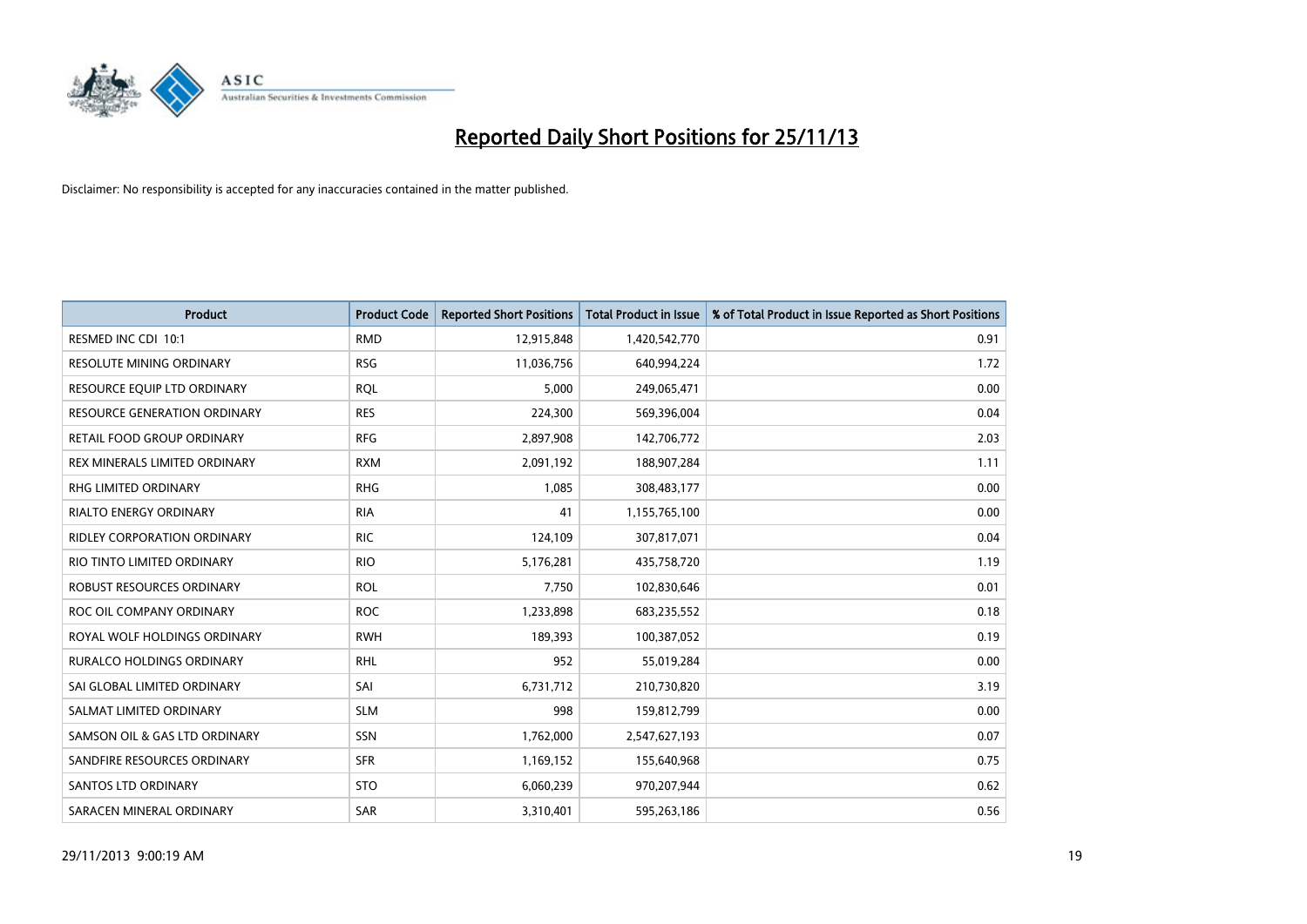

| <b>Product</b>                           | <b>Product Code</b> | <b>Reported Short Positions</b> | <b>Total Product in Issue</b> | % of Total Product in Issue Reported as Short Positions |
|------------------------------------------|---------------------|---------------------------------|-------------------------------|---------------------------------------------------------|
| SCA PROPERTY GROUP STAPLED SECURITIES    | <b>SCP</b>          | 34,638,640                      | 642,417,140                   | 5.39                                                    |
| SEDGMAN LIMITED ORDINARY                 | <b>SDM</b>          | 370,693                         | 223,224,636                   | 0.17                                                    |
| SEEK LIMITED ORDINARY                    | <b>SEK</b>          | 13,512,739                      | 339,132,780                   | 3.98                                                    |
| SELECT HARVESTS ORDINARY                 | <b>SHV</b>          | 26,525                          | 57,815,720                    | 0.05                                                    |
| SENEX ENERGY LIMITED ORDINARY            | <b>SXY</b>          | 5,487,331                       | 1,144,008,917                 | 0.48                                                    |
| SERVICE STREAM ORDINARY                  | SSM                 | 100                             | 283,418,867                   | 0.00                                                    |
| SEVEN GROUP HOLDINGS ORDINARY            | <b>SVW</b>          | 4,664,166                       | 308,160,281                   | 1.51                                                    |
| SEVEN WEST MEDIA LTD ORDINARY            | <b>SWM</b>          | 6,644,030                       | 999,160,872                   | 0.66                                                    |
| SIGMA PHARMACEUTICAL ORDINARY            | <b>SIP</b>          | 2,205,733                       | 1,125,275,419                 | 0.20                                                    |
| SILEX SYSTEMS ORDINARY                   | <b>SLX</b>          | 2,646,499                       | 170,252,909                   | 1.55                                                    |
| SILVER CHEF LIMITED ORDINARY             | <b>SIV</b>          | 2,403                           | 29,333,629                    | 0.01                                                    |
| SILVER LAKE RESOURCE ORDINARY            | <b>SLR</b>          | 19,491,246                      | 437,594,758                   | 4.45                                                    |
| SIMS METAL MGMT LTD ORDINARY             | SGM                 | 12,319,421                      | 204,345,727                   | 6.03                                                    |
| SINGAPORE TELECOMM. CHESS DEPOSITARY INT | SGT                 | 1,389,674                       | 155,334,918                   | 0.89                                                    |
| SIRIUS RESOURCES NL ORDINARY             | <b>SIR</b>          | 8,207,511                       | 261,930,167                   | 3.13                                                    |
| SIRTEX MEDICAL ORDINARY                  | <b>SRX</b>          | 439,938                         | 56,108,439                    | 0.78                                                    |
| SKILLED GROUP LTD ORDINARY               | <b>SKE</b>          | 5,430,981                       | 233,871,364                   | 2.32                                                    |
| <b>SKY NETWORK ORDINARY</b>              | <b>SKT</b>          | 78,991                          | 389,139,785                   | 0.02                                                    |
| SKYCITY ENT GRP LTD ORDINARY             | <b>SKC</b>          | 1,178,280                       | 580,016,676                   | 0.20                                                    |
| <b>SLATER &amp; GORDON ORDINARY</b>      | SGH                 | 50,484                          | 202,186,821                   | 0.02                                                    |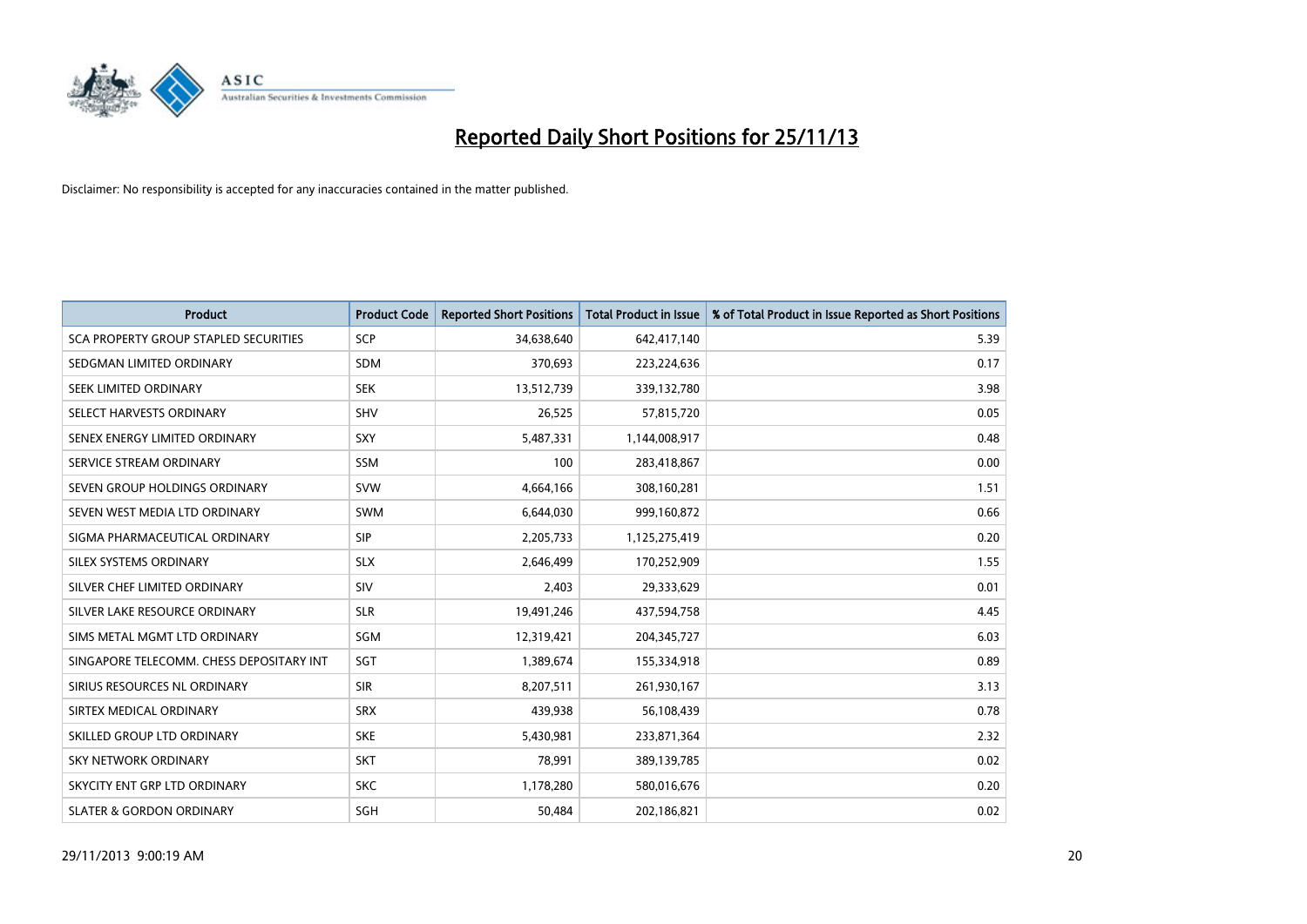

| <b>Product</b>                           | <b>Product Code</b> | <b>Reported Short Positions</b> | <b>Total Product in Issue</b> | % of Total Product in Issue Reported as Short Positions |
|------------------------------------------|---------------------|---------------------------------|-------------------------------|---------------------------------------------------------|
| SMS MANAGEMENT, ORDINARY                 | <b>SMX</b>          | 3,843,183                       | 70,099,763                    | 5.48                                                    |
| SONIC HEALTHCARE ORDINARY                | <b>SHL</b>          | 4,869,336                       | 400,511,056                   | 1.22                                                    |
| SOUL PATTINSON (W.H) ORDINARY            | SOL                 | 90,116                          | 239,395,320                   | 0.04                                                    |
| SOUTH BOULDER MINES ORDINARY             | <b>STB</b>          | 1                               | 127,952,826                   | 0.00                                                    |
| SP AUSNET STAPLED SECURITIES             | SPN                 | 36,913,132                      | 3,376,325,523                 | 1.09                                                    |
| SPARK INFRASTRUCTURE STAPLED NOTE & UNIT | SKI                 | 48,740,795                      | 1,326,734,264                 | 3.67                                                    |
| SPDR 200 FUND ETF UNITS                  | <b>STW</b>          | 121,188                         | 43,778,688                    | 0.28                                                    |
| SPDR 200 RESOURCES ETF UNITS             | <b>OZR</b>          | 66,188                          | 1,501,132                     | 4.41                                                    |
| SPDR SMALL ORDS ETF UNITS                | SSO                 | 199,018                         | 800,855                       | 24.85                                                   |
| SPECIALTY FASHION ORDINARY               | <b>SFH</b>          | 50,869                          | 192,236,121                   | 0.03                                                    |
| ST BARBARA LIMITED ORDINARY              | <b>SBM</b>          | 15,374,120                      | 488,074,077                   | 3.15                                                    |
| STARPHARMA HOLDINGS ORDINARY             | <b>SPL</b>          | 14,603,840                      | 284,164,948                   | 5.14                                                    |
| STEADFAST GROUP LTD ORDINARY             | <b>SDF</b>          | 357,521                         | 500,971,408                   | 0.07                                                    |
| STHN CROSS MEDIA ORDINARY                | SXL                 | 9,095,134                       | 705,099,800                   | 1.29                                                    |
| STOCKLAND UNITS/ORD STAPLED              | SGP                 | 11,691,831                      | 2,305,750,747                 | 0.51                                                    |
| STRAITS RES LTD. ORDINARY                | <b>SRQ</b>          | 31,522                          | 1,164,150,159                 | 0.00                                                    |
| STRIKE ENERGY LTD ORDINARY               | <b>STX</b>          | 5,000                           | 706,519,664                   | 0.00                                                    |
| STW COMMUNICATIONS ORDINARY              | SGN                 | 619,243                         | 403,828,512                   | 0.15                                                    |
| SUMMERSET GRP HLDGS ORDINARY             | SNZ                 | 28,234                          | 215,918,535                   | 0.01                                                    |
| SUNCORP GROUP LTD ORDINARY               | <b>SUN</b>          | 4,524,780                       | 1,286,600,980                 | 0.35                                                    |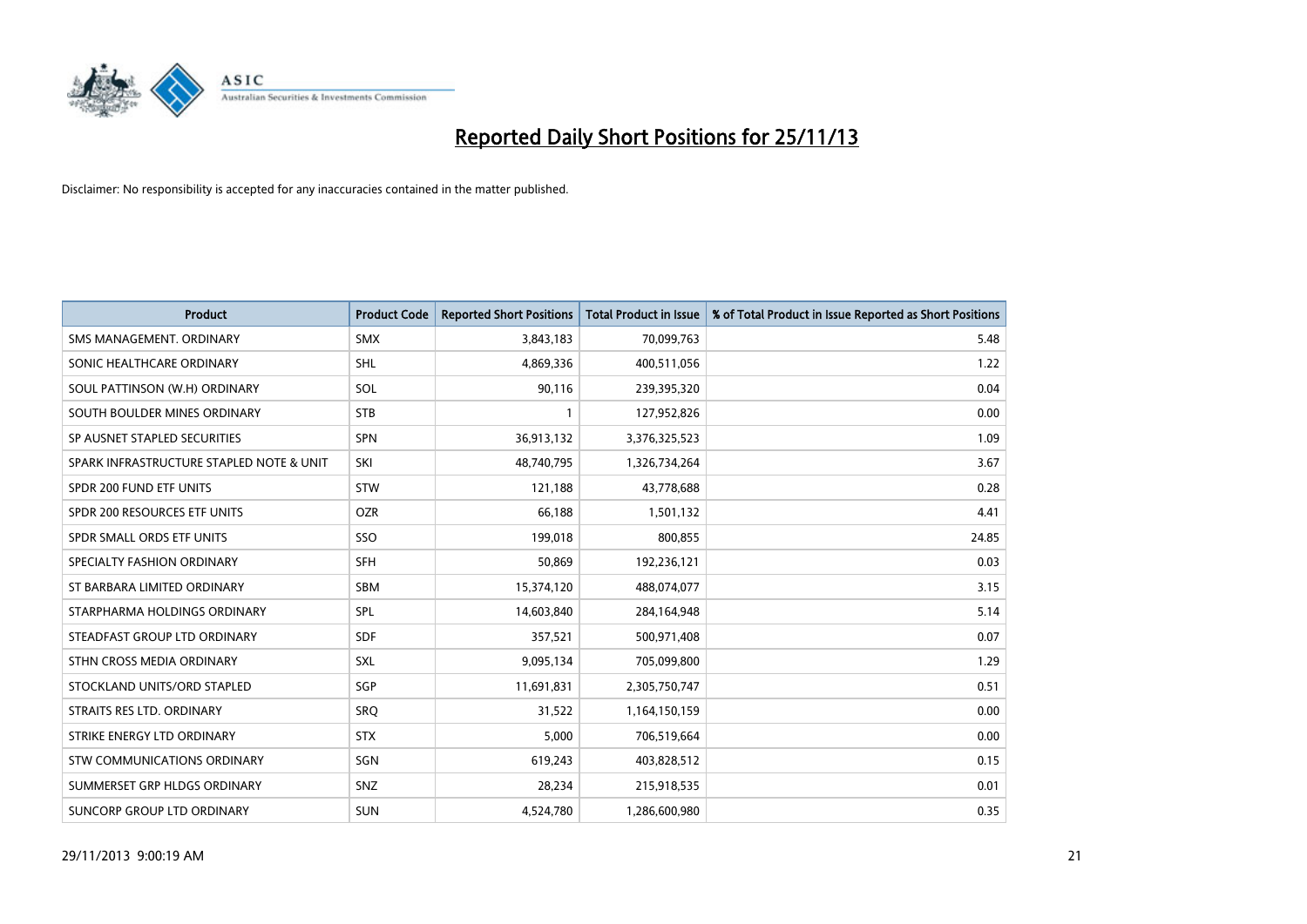

| <b>Product</b>                      | <b>Product Code</b> | <b>Reported Short Positions</b> | <b>Total Product in Issue</b> | % of Total Product in Issue Reported as Short Positions |
|-------------------------------------|---------------------|---------------------------------|-------------------------------|---------------------------------------------------------|
| SUNDANCE ENERGY ORDINARY            | <b>SEA</b>          | 696,717                         | 462,611,982                   | 0.15                                                    |
| SUNDANCE RESOURCES ORDINARY         | <b>SDL</b>          | 61,093,548                      | 3,073,110,985                 | 1.99                                                    |
| SUNLAND GROUP LTD ORDINARY          | <b>SDG</b>          | 76,323                          | 181,710,087                   | 0.04                                                    |
| SUPER RET REP LTD ORDINARY          | SUL                 | 1,229,207                       | 196,731,620                   | 0.62                                                    |
| SYD AIRPORT STAPLED US PROHIBIT.    | <b>SYD</b>          | 21,651,257                      | 2,194,322,759                 | 0.99                                                    |
| SYRAH RESOURCES ORDINARY            | <b>SYR</b>          | 2,433,721                       | 148,410,123                   | 1.64                                                    |
| TABCORP HOLDINGS LTD ORDINARY       | <b>TAH</b>          | 20,742,311                      | 754,274,706                   | 2.75                                                    |
| TANAMI GOLD NL ORDINARY             | <b>TAM</b>          | 678,874                         | 587,548,523                   | 0.12                                                    |
| TANAMI GOLD NL RIGHTS 11-DEC-13 DEF | <b>TAMRA</b>        | 178,877                         | 587,548,523                   | 0.03                                                    |
| TAP OIL LIMITED ORDINARY            | <b>TAP</b>          | 200,809                         | 241,608,606                   | 0.08                                                    |
| TASSAL GROUP LIMITED ORDINARY       | <b>TGR</b>          | 25,329                          | 146,507,029                   | 0.02                                                    |
| <b>TATTS GROUP LTD ORDINARY</b>     | <b>TTS</b>          | 10,710,240                      | 1,416,867,821                 | 0.76                                                    |
| TELECOM CORPORATION ORDINARY        | <b>TEL</b>          | 6,927,495                       | 1,824,093,017                 | 0.38                                                    |
| TELSTRA CORPORATION, ORDINARY       | <b>TLS</b>          | 11,489,663                      | 12,443,074,357                | 0.09                                                    |
| TEN NETWORK HOLDINGS ORDINARY       | <b>TEN</b>          | 144, 105, 123                   | 2,586,970,845                 | 5.57                                                    |
| TERANGA GOLD CORP CDI 1:1           | <b>TGZ</b>          | 4,319                           | 171,381,816                   | 0.00                                                    |
| TFS CORPORATION LTD ORDINARY        | <b>TFC</b>          | 71,419                          | 282,157,408                   | 0.03                                                    |
| THE REJECT SHOP ORDINARY            | <b>TRS</b>          | 2,158,208                       | 28,826,248                    | 7.49                                                    |
| THORN GROUP LIMITED ORDINARY        | <b>TGA</b>          | 31,800                          | 148,897,155                   | 0.02                                                    |
| TIGER RESOURCES ORDINARY            | <b>TGS</b>          | 1,290,785                       | 774,770,269                   | 0.17                                                    |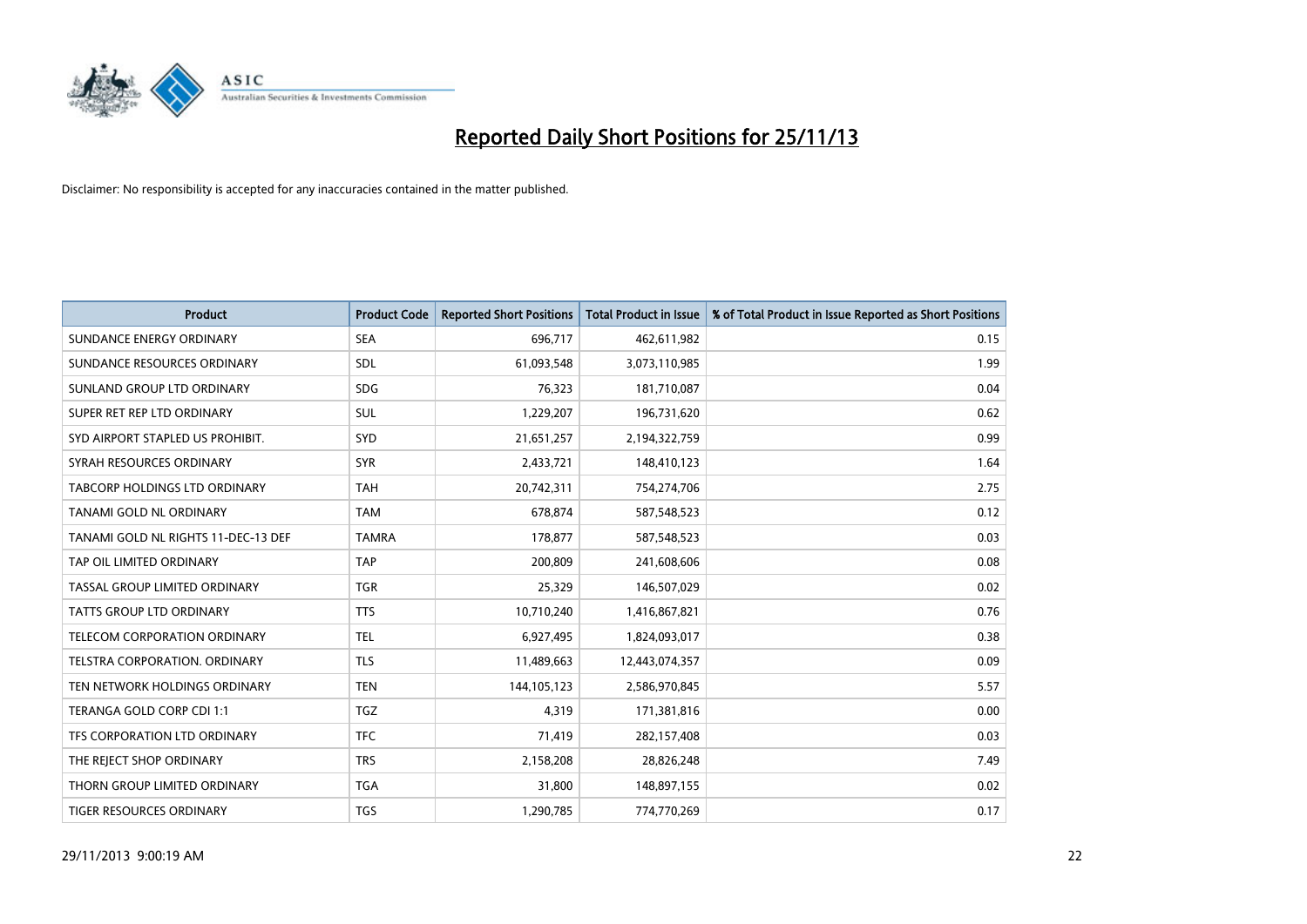

| <b>Product</b>                        | <b>Product Code</b> | <b>Reported Short Positions</b> | <b>Total Product in Issue</b> | % of Total Product in Issue Reported as Short Positions |
|---------------------------------------|---------------------|---------------------------------|-------------------------------|---------------------------------------------------------|
| TITAN ENERGY SERVICE ORDINARY         | <b>TTN</b>          | 3,228                           | 48,866,894                    | 0.01                                                    |
| TOLL HOLDINGS LTD ORDINARY            | <b>TOL</b>          | 25,832,033                      | 717,133,875                   | 3.60                                                    |
| TORO ENERGY LIMITED ORDINARY          | <b>TOE</b>          | 139,845                         | 1,481,936,676                 | 0.01                                                    |
| TOX FREE SOLUTIONS ORDINARY           | <b>TOX</b>          | 1,339,835                       | 133,242,359                   | 1.01                                                    |
| TPG TELECOM LIMITED ORDINARY          | <b>TPM</b>          | 2,480,159                       | 793,808,141                   | 0.31                                                    |
| TRADE ME GROUP ORDINARY               | <b>TME</b>          | 547,805                         | 396,261,129                   | 0.14                                                    |
| TRANSFIELD SERVICES ORDINARY          | <b>TSE</b>          | 43,146,938                      | 512,457,716                   | 8.42                                                    |
| TRANSPACIFIC INDUST. ORDINARY         | <b>TPI</b>          | 24,137,081                      | 1,578,563,490                 | 1.53                                                    |
| TRANSURBAN GROUP TRIPLE STAPLED SEC.  | <b>TCL</b>          | 2,864,791                       | 1,486,013,648                 | 0.19                                                    |
| <b>TREASURY GROUP ORDINARY</b>        | <b>TRG</b>          | 25,914                          | 23,070,755                    | 0.11                                                    |
| TREASURY WINE ESTATE ORDINARY         | <b>TWE</b>          | 34,061,639                      | 647,227,144                   | 5.26                                                    |
| TROY RESOURCES LTD ORDINARY           | <b>TRY</b>          | 362,007                         | 167,730,292                   | 0.22                                                    |
| TWENTY-FIRST FOX INC A NON-VOTING CDI | <b>FOXLV</b>        | 1,086,102                       | 14,061,315                    | 7.72                                                    |
| TWENTY-FIRST FOX INC B VOTING CDI     | <b>FOX</b>          | 327,977                         | 209,205,592                   | 0.16                                                    |
| UGL LIMITED ORDINARY                  | UGL                 | 18,209,276                      | 166,511,240                   | 10.94                                                   |
| UXC LIMITED ORDINARY                  | <b>UXC</b>          | 1,047,881                       | 315,397,202                   | 0.33                                                    |
| <b>VENTURE MINERALS ORDINARY</b>      | <b>VMS</b>          | 193,000                         | 287,320,170                   | 0.07                                                    |
| VILLAGE ROADSHOW LTD ORDINARY         | <b>VRL</b>          | 328,904                         | 159,486,203                   | 0.21                                                    |
| VIRGIN AUS HLDG LTD ORDINARY          | <b>VAH</b>          | 124,901,586                     | 2,589,840,317                 | 4.82                                                    |
| VIRTUS HEALTH LTD ORDINARY            | <b>VRT</b>          | 4,413                           | 79,536,601                    | 0.01                                                    |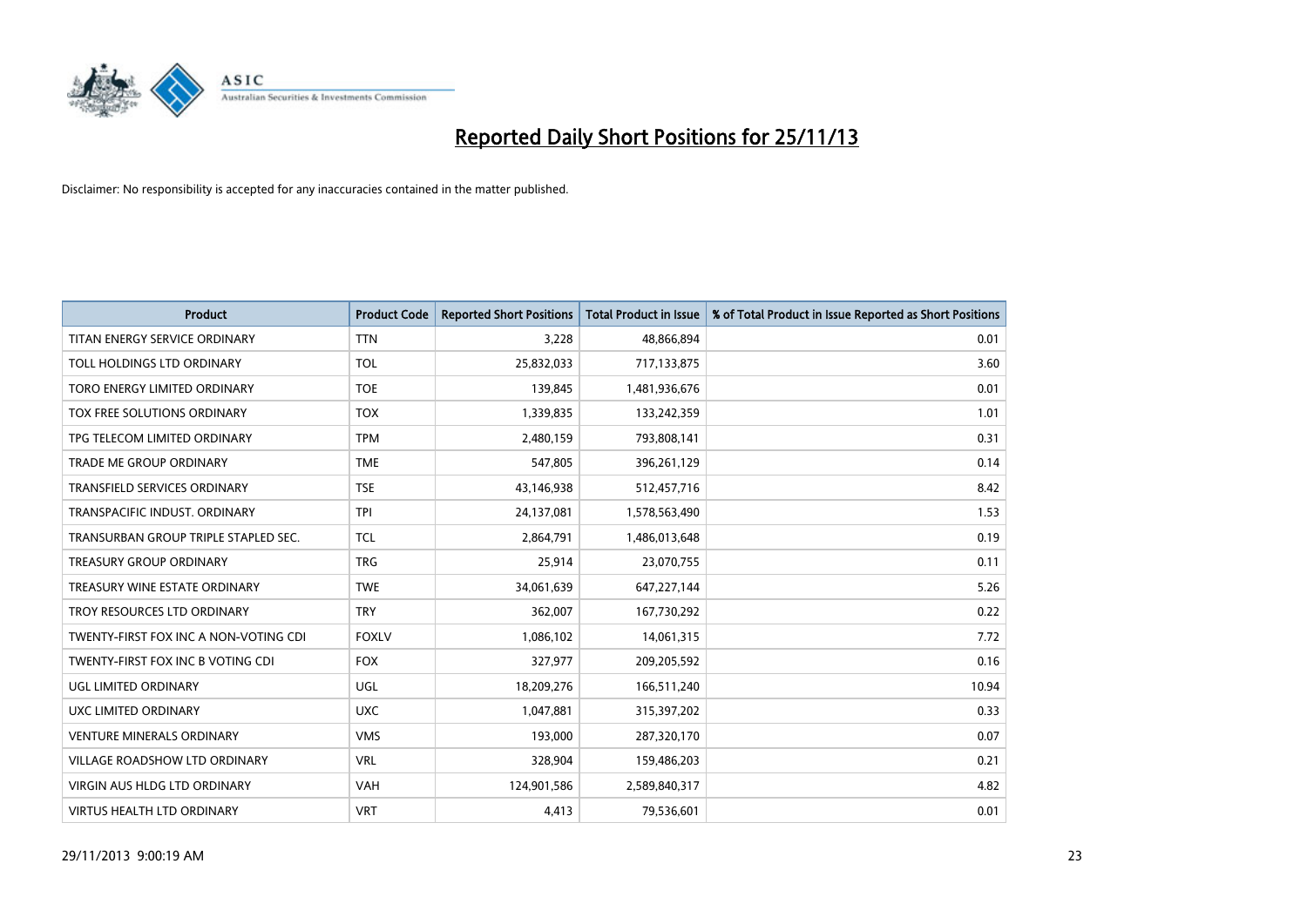

| <b>Product</b>                          | <b>Product Code</b> | <b>Reported Short Positions</b> | <b>Total Product in Issue</b> | % of Total Product in Issue Reported as Short Positions |
|-----------------------------------------|---------------------|---------------------------------|-------------------------------|---------------------------------------------------------|
| VISION EYE INSTITUTE ORDINARY           | <b>VEI</b>          | 258,623                         | 160,759,740                   | 0.16                                                    |
| VOCUS COMMS LTD ORDINARY                | <b>VOC</b>          | 19,044                          | 80,630,790                    | 0.02                                                    |
| WARRNAMBOOL CHEESE ORDINARY             | <b>WCB</b>          | 39,999                          | 55,969,511                    | 0.07                                                    |
| WATPAC LIMITED ORDINARY                 | <b>WTP</b>          | 32,171                          | 184,332,526                   | 0.02                                                    |
| WEBJET LIMITED ORDINARY                 | <b>WEB</b>          | 1,569,173                       | 79,397,959                    | 1.98                                                    |
| WESFARMERS LIMITED DEFERRED SETTLEMENT  | WESDA               | 27,396,156                      | 994,208,011                   | 2.76                                                    |
| WESFARMERS LIMITED PART PROTECT DEF SET | WESDC               | 24,289                          | 148,636,387                   | 0.02                                                    |
| WESTERN AREAS LTD ORDINARY              | <b>WSA</b>          | 21,761,219                      | 196,862,806                   | 11.05                                                   |
| WESTERN DESERT RES. ORDINARY            | <b>WDR</b>          | 1,887,153                       | 489,223,569                   | 0.39                                                    |
| WESTFIELD GROUP ORD/UNIT STAPLED SEC    | <b>WDC</b>          | 6,950,038                       | 2,113,501,814                 | 0.33                                                    |
| WESTFIELD RETAIL TST UNIT STAPLED       | <b>WRT</b>          | 31,105,903                      | 2,979,214,029                 | 1.04                                                    |
| <b>WESTPAC BANKING CORP ORDINARY</b>    | <b>WBC</b>          | 24,635,684                      | 3,109,048,309                 | 0.79                                                    |
| WHITE ENERGY COMPANY ORDINARY           | <b>WEC</b>          | 10,389                          | 322,974,494                   | 0.00                                                    |
| WHITEHAVEN COAL ORDINARY                | <b>WHC</b>          | 78,478,004                      | 1,025,692,710                 | 7.65                                                    |
| WIDE BAY AUST LTD ORDINARY              | <b>WBB</b>          | 24,901                          | 36,238,600                    | 0.07                                                    |
| WINDIMURRA VANADIUM ORDINARY            | <b>WVL</b>          | 20,461                          | 19,284,366                    | 0.11                                                    |
| WOODSIDE PETROLEUM ORDINARY             | <b>WPL</b>          | 2,487,994                       | 823,910,657                   | 0.30                                                    |
| WOOLWORTHS LIMITED ORDINARY             | <b>WOW</b>          | 3,479,815                       | 1,254,397,683                 | 0.28                                                    |
| <b>WORLEYPARSONS LTD ORDINARY</b>       | <b>WOR</b>          | 4,412,129                       | 243,480,720                   | 1.81                                                    |
| WOTIF.COM HOLDINGS ORDINARY             | <b>WTF</b>          | 8,446,515                       | 211,736,244                   | 3.99                                                    |